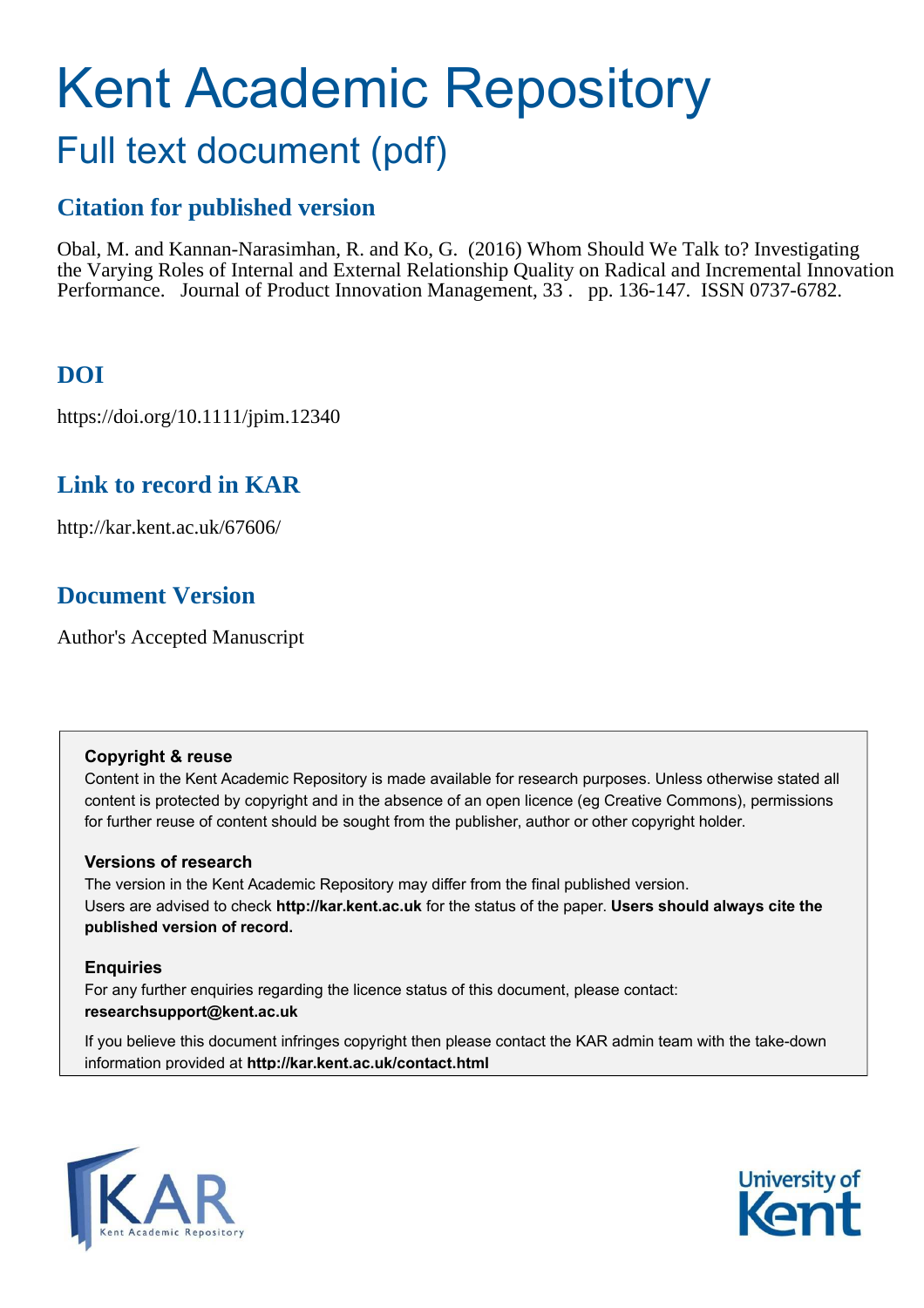#### **Whom Should We Talk To? Investigating the Varying Roles of Internal and External Relationship Quality on Radical and Incremental Innovation Performance**

Michael Obal\* Assistant Professor of Marketing Robert J. Manning School of Business University of Massachusetts Lowell 310 Pasteur Hall 1 University Ave. Lowell, MA 01854 michael\_obal@uml.edu +1 (978) 934-5237

Rangapriya Kannan-Narasimhan Associate Professor of Management School of Business Administration University of San Diego 219 Olin Hall 5998 Alcala Park San Diego, CA 92110 priya@sandiego.edu +1 (619) 260-2386

Guihan Ko Doctoral Candidate of Marketing Nottingham University Business School University of Nottingham Room B26 SB Jubilee Campus, Wollaton Road Nottingham NG8 1BB, United Kingdom lixghk@nottingham.ac.uk +44 (0) 115 8467751

**\*Corresponding author**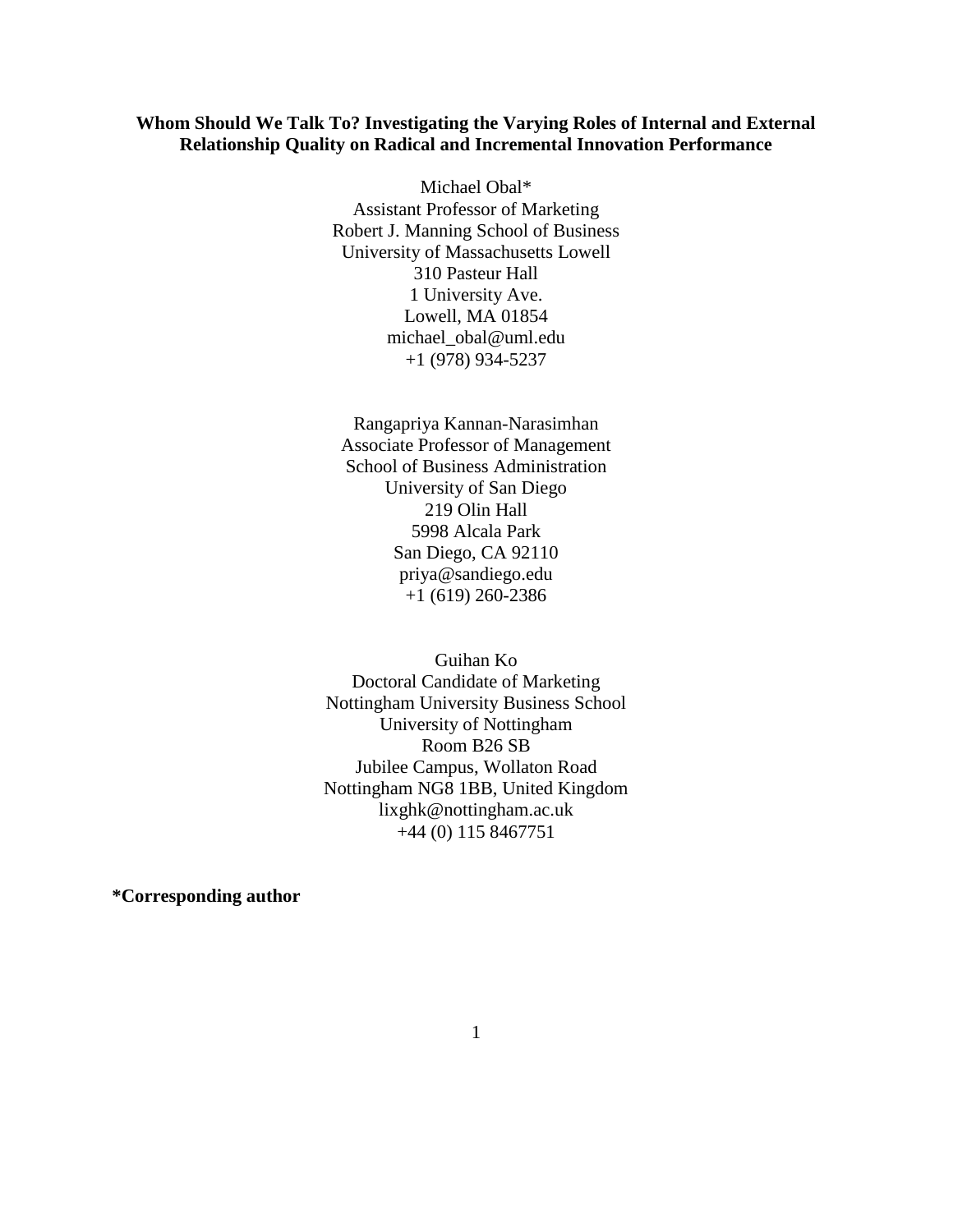**Michael Obal** is an assistant professor of marketing in the Manning School of Business at the University of Massachusetts Lowell where he teaches new product management and marketing research. Broadly, Michael's research focuses on technology marketing, innovation, ecommerce, and business-to-business. Specifically, his research interests include the diffusion of disruptive innovations, the role of interorganizational relationships in technology adoption and development, and the impact of process changes on new product development (NPD). His research has been published in various business journals, including Industrial Marketing Management, the Journal of Business Research, and the Journal of Service Management, and has been presented at various conferences. Prior to his academic career, Michael worked in online/search marketing at iProspect and in sales at the Boston Beer Company. Michael earned his PhD from Temple University's Fox School of Business.

**Rangapriya (Priya) Kannan-Narasimhan** is an associate professor of management at the University of San Diego's School of Business where she teaches strategic management and new product development. Her primary research focuses on the areas of innovation and corporate entrepreneurship. Specifically, she is interested in the influence of organizational contexts on how individuals manage their innovation efforts. Her research has been published in several academic journals such as Organization Studies, R&D Management, Journal of Business Ethics, European Management Journal, International Review of Entrepreneurship and in the Best Paper Proceedings of the Academy of Management conference. Priya also writes practitioner articles on innovation management for managers in emerging economies. Her insights on innovation and strategic management come from her prior industry experience in large corporations as well as small businesses. Priya earned her PhD from UCLA's Anderson School of Management.

**Guihan Ko** is a doctoral candidate in marketing at the Nottingham University Business School. His research interests include issues broadly related to innovation, collaboration, and advanced methodologies. Specifically, he is focused on looking at the roles of capabilities in customer cocreation activities in the fuzzy front end of the new product development process, and the different roles of integration and process flexibility in different types of innovation processes. He has presented his research at Product Development & Management Association research forum and Innovation & Product Development Management Conference etc. Guihan earned Master's degrees from Temple University and the University of Alabama.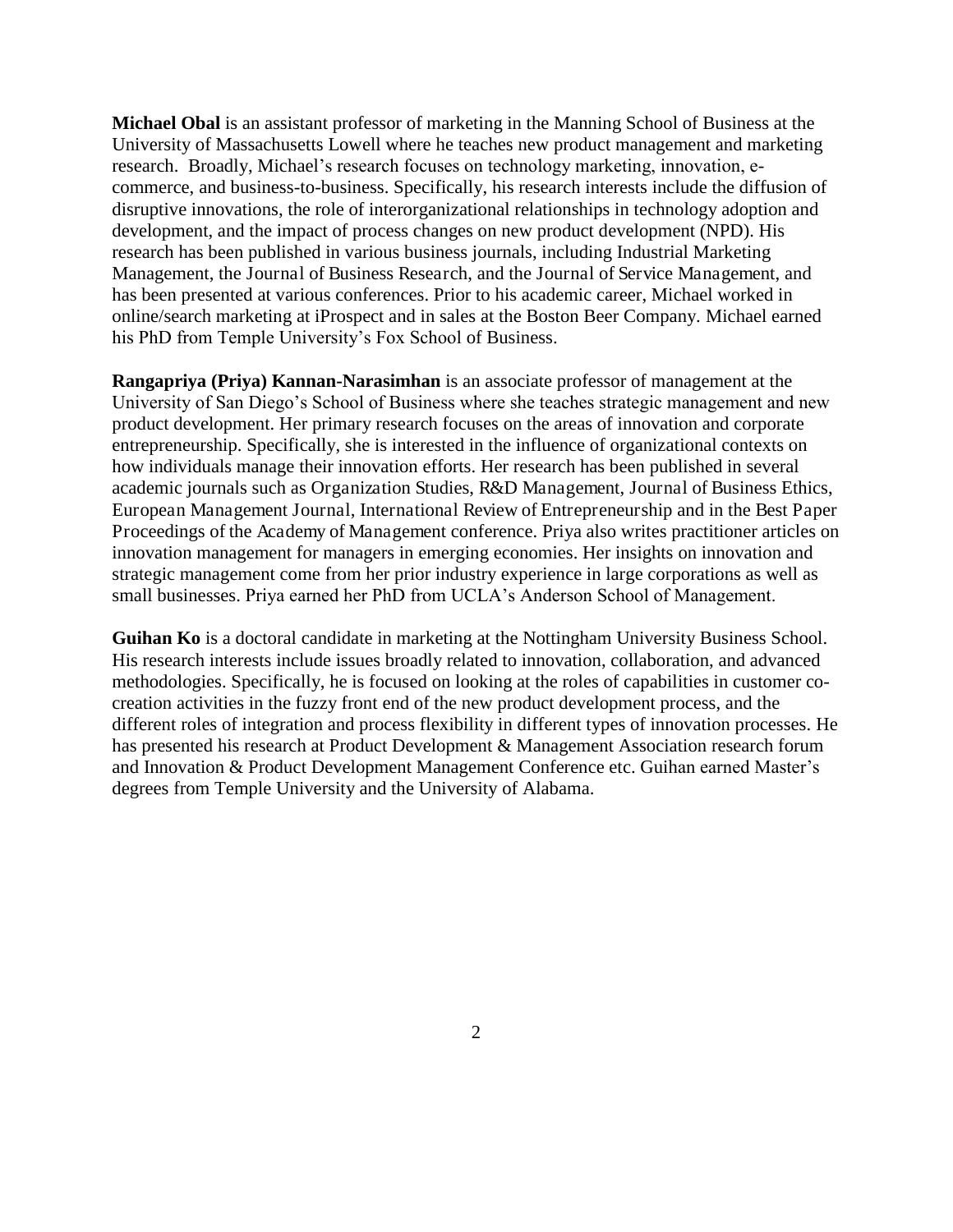# **Whom Should We Talk To? Investigating the Varying Roles of Internal and External Relationship Quality on Radical and Incremental Innovation Performance**

## **Abstract**

Research suggests that close relationships with internal and external partners are likely to have a significant impact on new product development (NPD). What is unclear is how the effects of internal and external relationships influence development paths for different types of innovations. Prior literature indicates that the pathways for developing incremental innovations differ considerably from those for radical innovations. Thus it is plausible that the effects of external versus internal relationships vary across these two innovation types. This article uses the 2012 Comparative Performance Assessment Study (CPAS) dataset to investigate the roles of internal and external relationship quality on the development of both incremental and radical innovations. The results find that internal and not external relationship quality is beneficial for the development of incremental innovations. When driven by internal relationships, a flexible NPD process is advantageous for the financial performance of incremental innovations. Meanwhile external and not internal relationship quality is valuable for developing radical innovations. External relationship quality results in process flexibility, leading to project execution success and subsequent financial performance for radical innovations. As expected, project execution success consistently leads to increased financial performance. These findings indicate the critical differences in types of relationship quality required when developing new products based on radical versus incremental innovations.

**Keywords:** NPD process, internal relationship quality, external relationship quality, process flexibility, radical innovations, incremental innovations

## **Practitioner Points:**

- New product developers should turn to their external relationships for new knowledge and perspectives when developing radical innovations.
- In contrast, developers should turn to their internal relationships and build on core competencies when developing incremental innovations.
- Flexible development processes can lead to increased project execution success and market performance.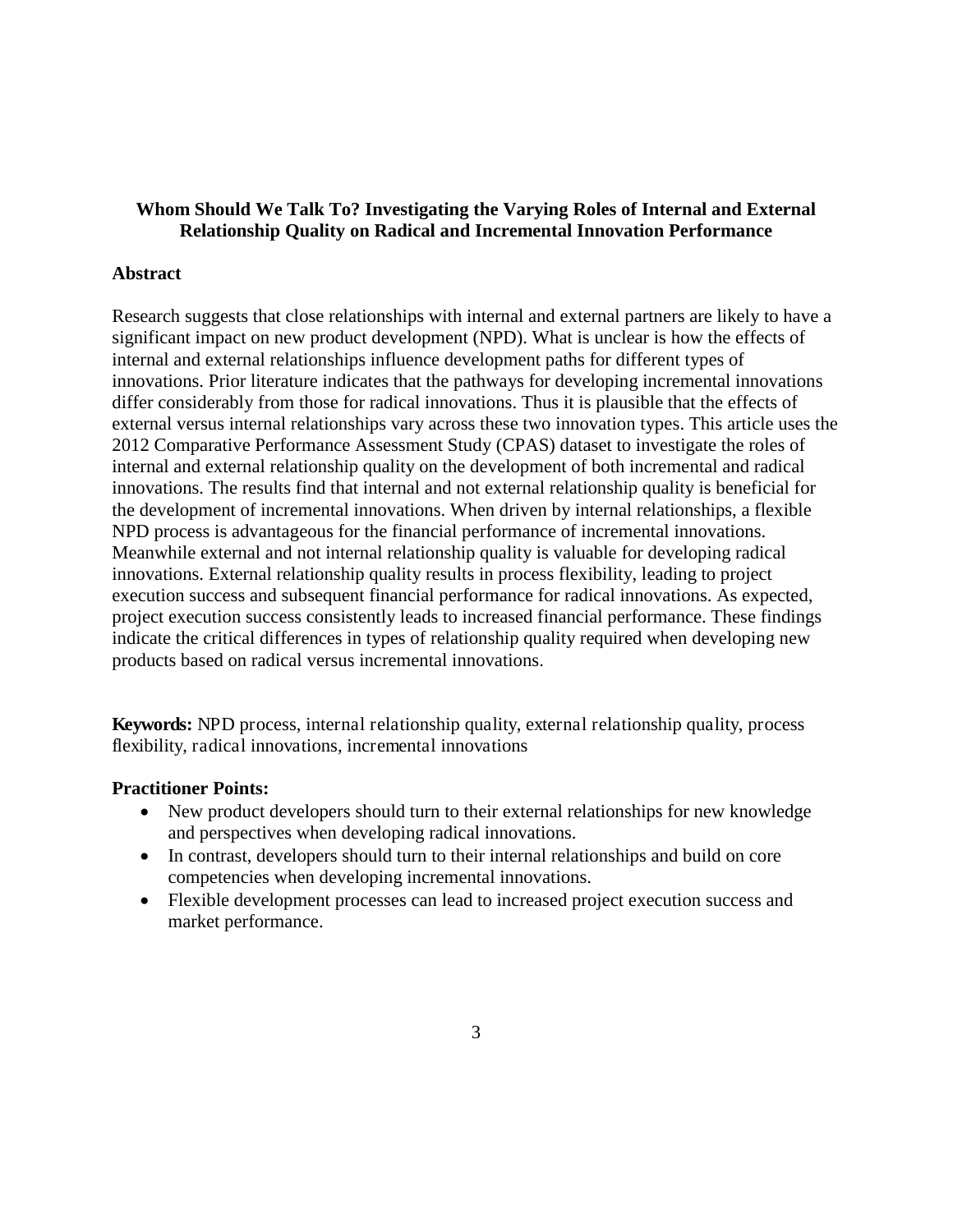#### **Introduction**

Organizations are increasingly relying on both high performing internal teams as well as external entities, such as suppliers and customers, for their new product development (NPD) efforts (Sethi, Smith, and Park, 2001). Research suggests that relationship quality - a metaconstruct assessing the extent of trust, affect-based bonds, satisfaction, coordination, communication, joint problem solving, and goal congruence between internal team members and external entities - influences successful new product development (Crosby, Evans, and Cowles, 1990; Hennig-Thurau, Gwinner, and Gremler, 2002; Wong and Sohal, 2002). As a metaconstruct relationship quality provides a more nuanced view of the effects of overall relationship attributes between entities on NPD efforts, as compared to other lower-order constructs that constitute relationship quality (Crosby et al., 1990; Hennig-Thurau et al., 2002; Wong and Sohal, 2002). Although extant research highlights the importance of high quality relationships within NPD teams and with external entities, there are two key missing pieces.

The first is, although previous studies have broadly assessed the effects of relationship quality with internal and external entities on NPD, identifying the exact mechanisms through which relationship quality affects pathways for different types of innovations is underspecified in previous research. Leaving underlying mechanisms untested can result in a theoretical "blackbox" whose contents remain unknown, leading to weak theory building (Lawrence, 1997). For example, previous research suggests that higher connectedness within internal teams is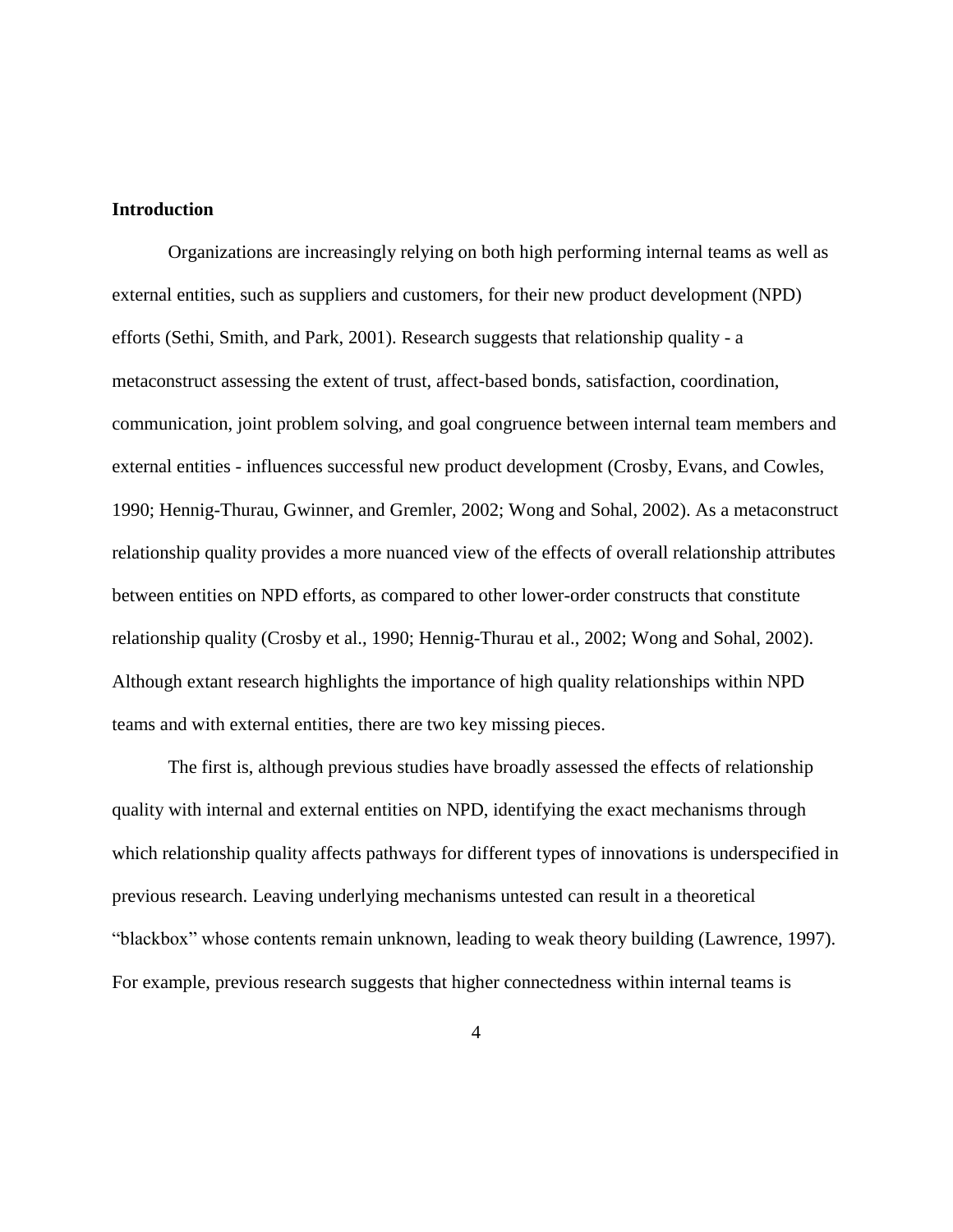beneficial to both radical and incremental innovations (Jansen, Van den Bosch, and Volberda, 2006). What is not clear is; what are the mechanisms through which team relationships affect innovation outcomes?

Furthermore, both radical and incremental innovations differ in their degree of innovativeness and are therefore likely to follow different development paths. To elaborate, radical innovations are highly revolutionary in nature, competence destroying, and induce major transformations of existing products, technologies, or services (Eisenhardt and Tabrizi, 1995; Tatikonda and Montoya-Weiss, 2001), while incremental innovations focus on refining existing firm offerings by reinforcing prevailing firm capabilities (Kline and Rosenberg, 1986; Subramaniam and Youndt, 2005). Thus radical innovations are more likely to succeed when developers receive multiple sources of information and feedback from their high quality relationships with external entities such that they recognize potential market opportunities and engage in outside-the-box thinking (Kline and Rosenberg, 1986; Subramaniam and Youndt, 2005). In contrast, incremental innovations require firm specific information related to cost minimization and improved fit to the market. Relationship quality with internal team members who have expert knowledge of their organization is likely to impact incremental innovations. However more should be known about the underlying theoretical mechanisms that elaborate upon how relationship quality affects innovation performance for both types of innovations.

Secondly, most previous research addressing the relationship between relationship quality and new product outcomes study either internal teams or external entities, but not both. Ours is one of the few studies to link both internal and external relationship quality with the two major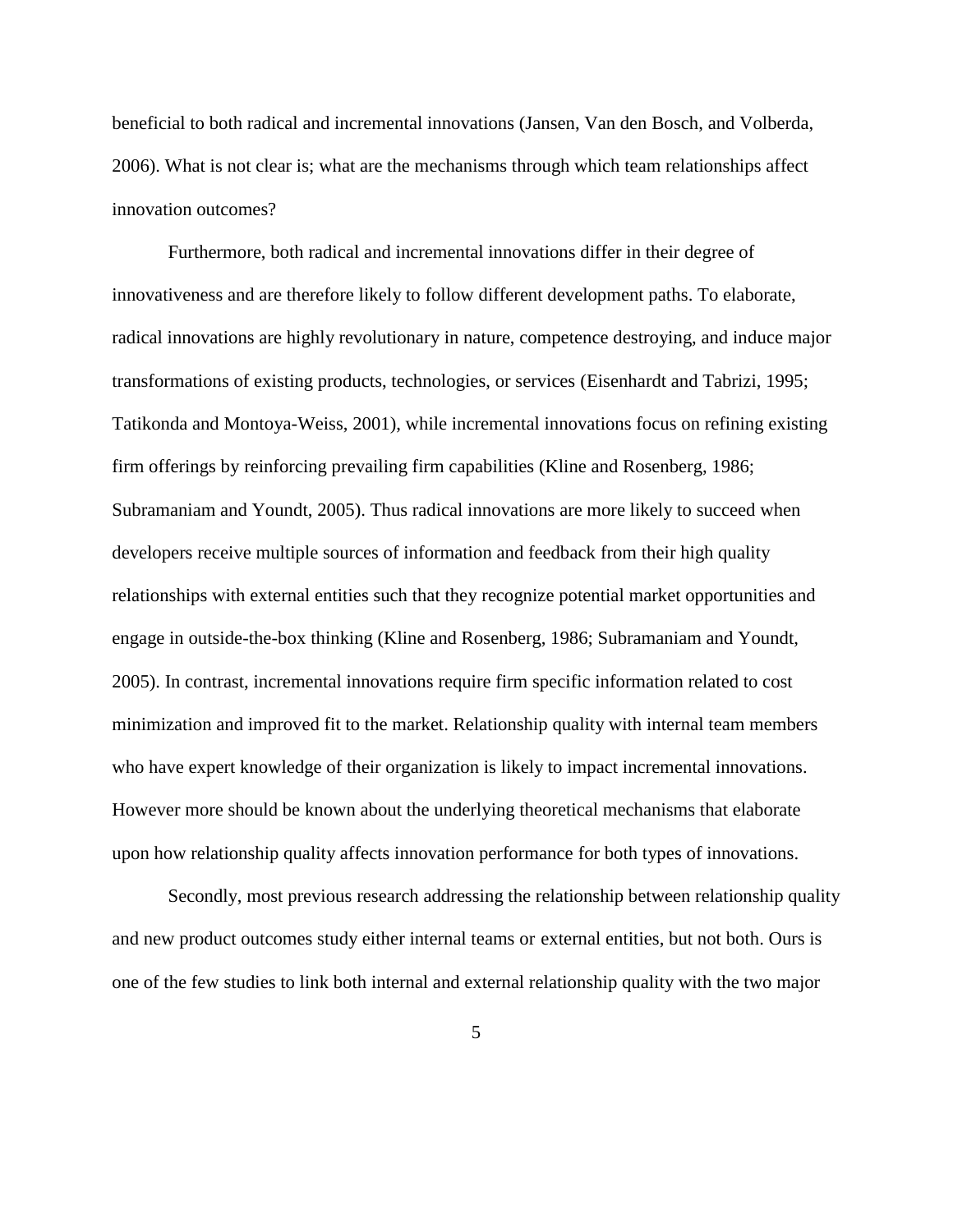innovation types. To elaborate, few studies have linked the effects of aspects of relationship quality of internal teams on new product outcomes (e.g., Brettel et al., 2011; Cabrales et al., 2008; García, Sanzo and Trespalacios, 2008; Lokshin, Gils and Bauer, 2009; Montes, Moreno and Morales, 2005; Sethi, et al., 2001; Sherman, Berkowitz and Souder, 2005; Song and Swink, 2002). For example, Sethi et al., (2001) found that social cohesion in internal teams reduced product innovativeness, although its effect was marginal. Others have explored aspects of relationship quality of NPD teams with external entities such as suppliers and customers (e.g., Enkel, Perez-Freije and Gassmann, 2005; Song and Di Benedetto, 2008; Song and Thieme, 2009). For example, Song and Thieme (2009) found that links with external entities had a greater impact on radical product performance than incremental innovations, but did not investigate internal relationships.

However, it is necessary to simultaneously analyze the impact of both types of relationship quality on both radical and incremental innovations because the two streams of literature offer different theoretical perspectives on the roots of innovation success. This is especially true given that firms depend simultaneously on both internal and external relationships when developing innovations. For example, Subramaniam and Youndt (2005) suggest that social capital - the knowledge possessed by team members that is exchanged through interactions between people in internal and external relationships - is positively related to both incremental and radical innovations. However, they do not clearly separate and test the influence of external and internal relationship quality on the varying innovation types. Understanding how relationship

6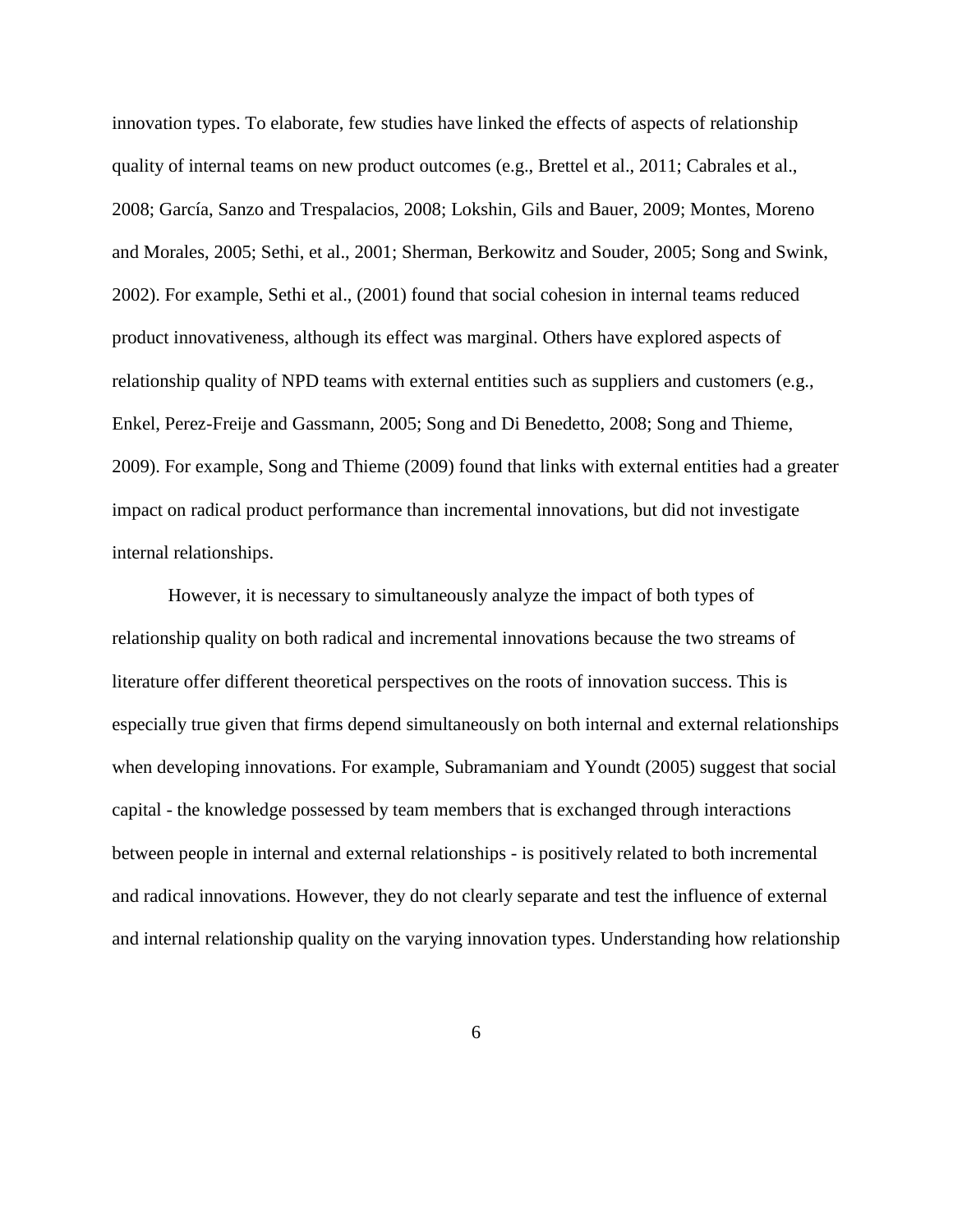quality influences innovation pathways as it relates to both sets of entities can help practitioners understand which entity to focus upon when developing incremental versus radical innovations.

This article uses the Product Development and Management Association's (PDMA's) 2012 Comparative Performance Assessment Study (CPAS) dataset to address: How does relationship quality with internal team members and external entities influence development paths in radical versus incremental innovations and subsequent innovation performance? This article's contributions lie in highlighting the process by which relationship quality in internal teams versus external entities influences innovation performance outcomes<sup>1</sup>. The next section discusses the key process variables through which relationship quality influences innovation outcomes for both types of innovations.

#### **Theoretical Framework**

Team Relationship Quality to Process Flexibility

 In general, relationship quality positively influences process flexibility through the exchange of diverse ideas between teams or individuals (Montes et al., 2005). Relationship quality is defined as the result of a set of transactions through which trust, commitment, bonding, satisfaction, and other factors are built. Thus, relationship quality is a metaconstruct that encompasses several cognitive and affective lower-order constructs (Crosby et al., 1990; Wong and Sohal, 2002).

Process flexibility makes the basic assumption that NPD follows an uncertain path where technologies and markets shift rapidly; therefore, emphasizing improvisation and real time decision making (Eisenhardt and Tabrizi, 1995). Accelerating new products involves rapidly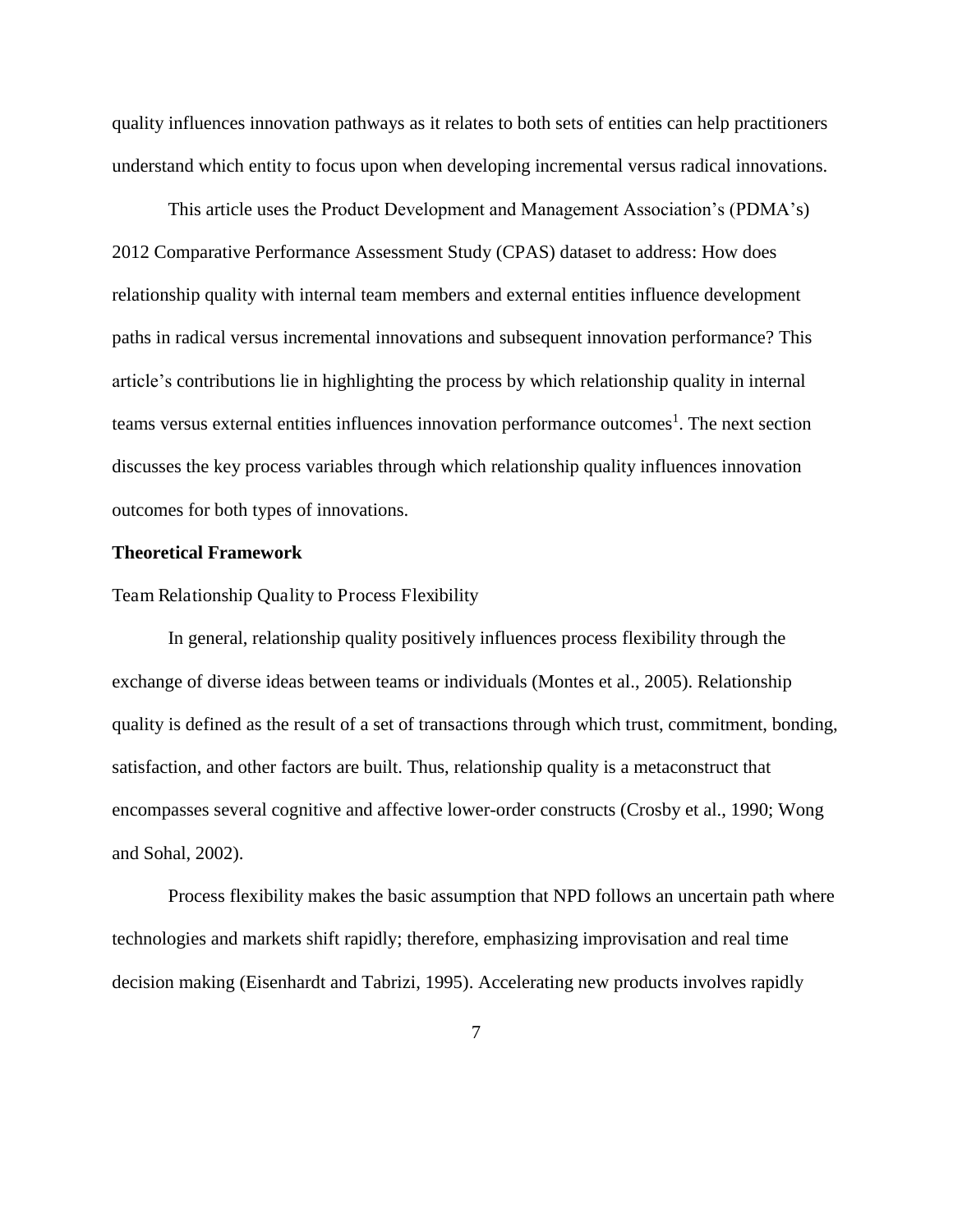building flexible options to increase adaptability and subsequent development speeds, by including fluidity and fuzziness in gates, so that NPD teams can cope with changing environments (Cooper, 1994). Yet these options should provide structure through stage gates to enable teams to make sense in high uncertainty situations. Flexible NPD processes manage risks by weighing costs with benefits of collapsing gates. However, to lead to process flexibility, radical and incremental innovations necessitate high relationship quality with different sets of entities.

Radical innovations require combining new knowledge and transaction specific investments in capital (Eisenhardt and Tabrizi, 1995; Song and Thieme, 2009). Thus, firms have a tendency to increase communications from external partners to gather market intelligence and to mitigate some of their risk (Ganesan, 1994; Katz and Tushman, 1979). NPD teams with strong relationships mobilize valuable external knowledge sources by encouraging external entities to share unique knowledge and information (Maurer, Bartsch, and Eber, 2011). Thus these teams are likely to be more confident in their decisions regarding flexible gates.

H1: For radical innovations, relationship quality with external entities has a positive influence on process flexibility.

 In contrast for incremental innovations, internal relationship quality is likely to be positively related to process flexibility. By definition, incremental projects tap into a firm's core capabilities (Subramaniam and Youndt, 2005), therefore internal, and not external teams play a critical role in such projects. Relationship quality within teams enhances psychological safety, a shared belief among team members that their team is safe to take risks (Edmondson, 1999). This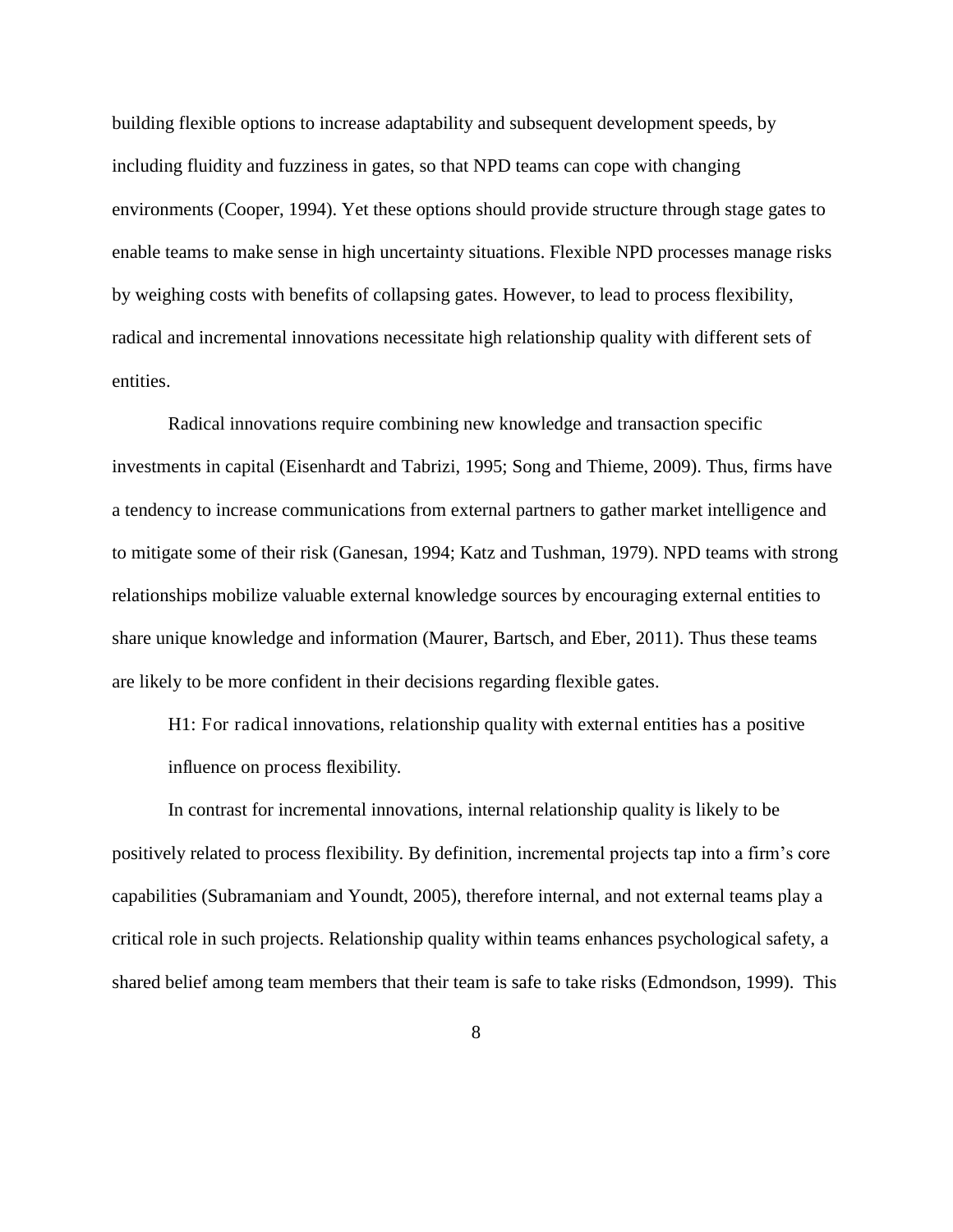influences process flexibility through the team's psychological safety climate by enabling team members to contribute ideas and engage in constructive problem solving (Bradley et al., 2012). Furthermore, internal teams with high relationship quality are generally extremely confident in their decisions and capabilities (Forsyth, 1999). Thus, teams with high relationship quality assimilate information quicker, develop better intuition, engage in constructive problem solving, and develop confidence in their decisions and capabilities.

H2: For incremental innovations, within team relationship quality has a positive influence on process flexibility.

Team Relationship Quality to Project Execution Success

Team relationship quality enables organizations to achieve project execution success for both types of innovations (Atuahene-Gima, 2003) through tacit knowledge sharing. Project execution success is the degree to which a NPD project achieves its originally-stated, central objectives such as parameters related to quality, cost, and time to market for new products (Rosenthal, 1992; Tatikonda and Rosenthal, 2000). For successfully executing radical innovations, NPD teams must bond with external partners so that it leads to the sharing of emotions, knowledge, and experiences across organizational boundaries, helping developers to meet milestones and goals for radical innovations on time (Cavusgil, Calantone, and Zhao, 2003; Song and Thieme, 2009). High quality relationships also enable NPD teams to assume that they have received reliable information thereby reducing costs for verifying knowledge resources (Dyer and Chu, 2003). Trusting relationships with external entities enhance opportunities for knowledge transfer in less time (Inkpen and Tsang, 2005).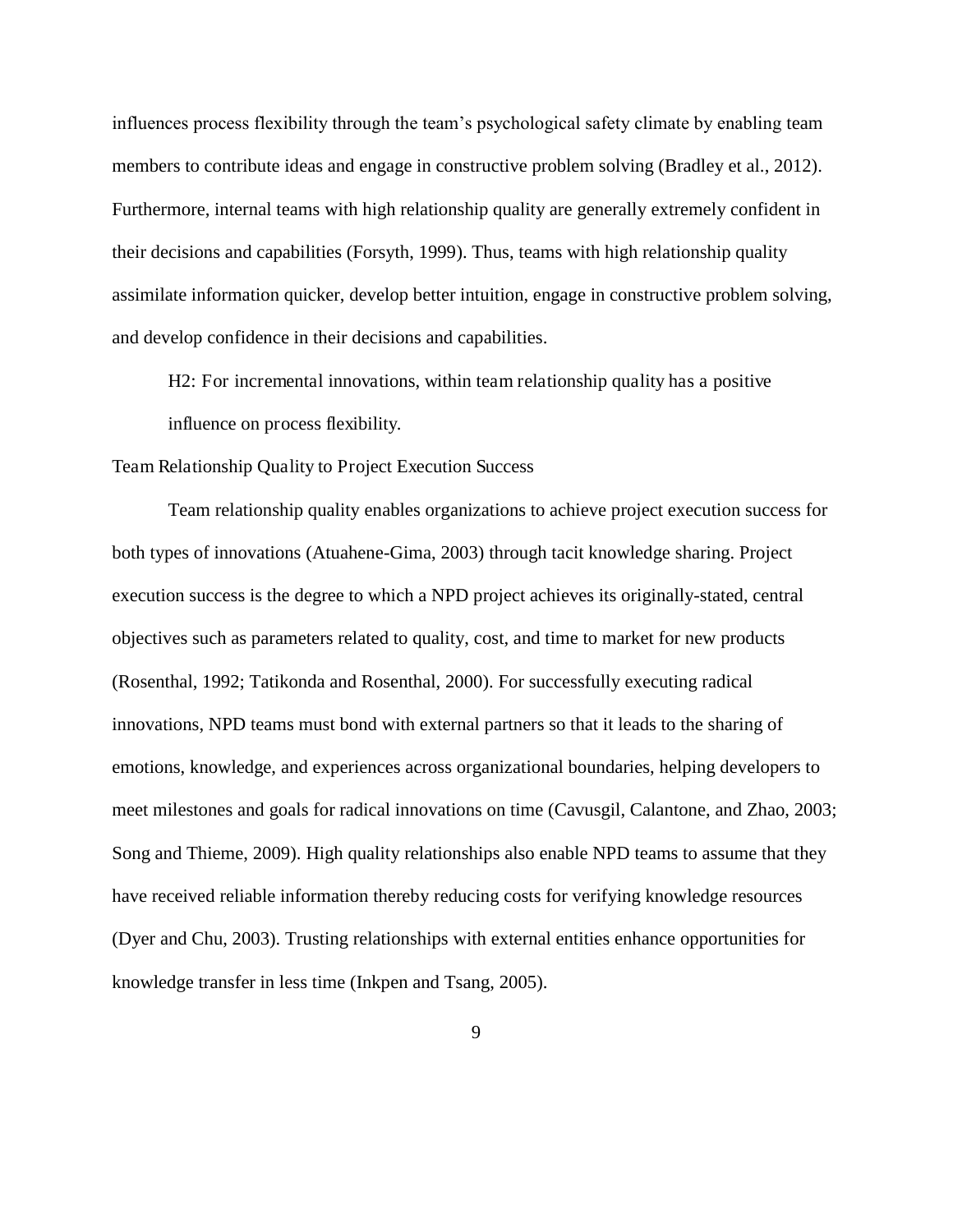H3: For radical innovations, the degree of external relationship quality has a positive influence on project execution success.

For incremental innovations, internal relationship quality is an important performance driver leading to decreased production time and more accurate launch times (Clark and Fujimoto, 1991). This is due to the multifunctional expertise found in quality internal relationships that allow for better integration across development tasks, reduced intervals between steps (e.g. between design and prototyping), and better identification of downstream problems (Stalk and Hout, 1990; Eisenhardt and Tabrizi, 1995). Such multifunctional collaboration enables NPD teams to effectively leveraging the organization's existing capabilities, knowledge, and processes which determines success for incremental innovations depends on (Hall and Andriani, 2003). Relationship quality within teams is crucial for such innovations because tacit knowledge about an organization's capabilities is deeply ingrained in internal teams (Ambrosini and Bowman, 2001). Internal relationship quality empowers teams to candidly share knowledge to address potential problems when analyzing their organizational capabilities in relation to market and technological possibilities (Danese and Filippini, 2010). This increases the prospects of finding effective solutions on time, resulting in project execution success (Sheremata, 2000). In sum, a team that trusts each other and works harmoniously is more likely to share their existing information and expertise that is necessary to resolve issues quickly. Thus:

H4: For incremental innovations, the degree of internal relationship quality has a positive influence on project execution success.

Process Flexibility to Project Execution Success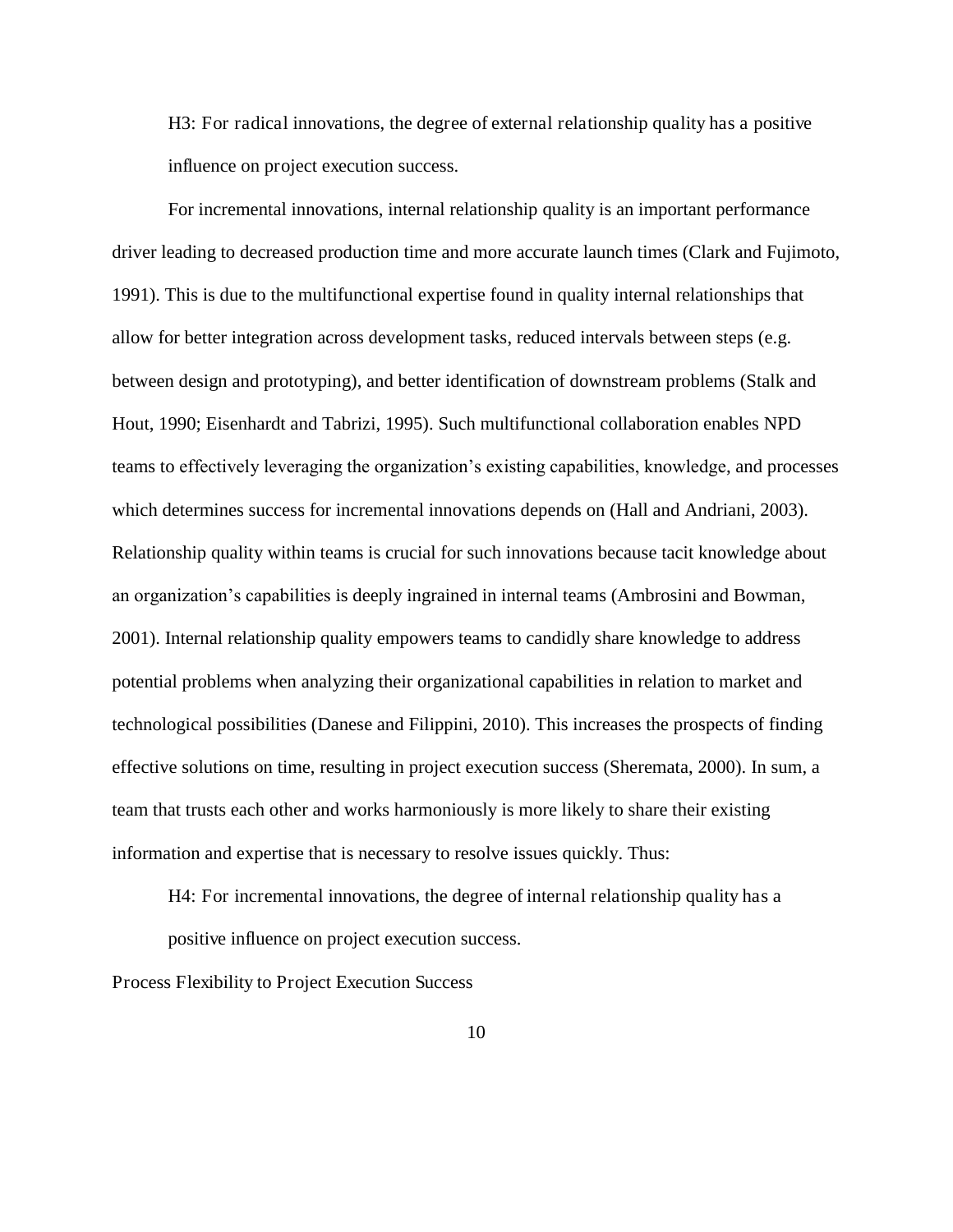Process flexibility leads to improved project execution success (Ettlie and Elsenbach, 2007), which is measured by formal controls, and defined as the extent to which projects meet performance standards set by management, such as market release dates and product and quality measures for both types of innovations (Bonner, Reukert, and Walker, 2002; Clark and Fujimoto, 1991). Process flexibility enhances project execution success by reducing the effects of path dependency. Path dependencies trap NPD teams at specific gates within the process, because teams focus more on meeting gate criteria, rather than customer or market decision criteria (Jespersen, 2012). These evaluation parameters become deeply engraved over time and consequently more difficult to change with each passing stage (MacCormack, Verganti, and Iansiti, 2001). In contrast, having process flexibility enhances organizational learning by encouraging developers to incorporate new information into projects (Sethi and Iqbal, 2008). Furthermore, process flexibility empowers teams to create realistic estimates of project specifications thereby enhancing their project execution success.

H5a: Process flexibility has a positive influence on project execution success for radical innovations.

H5b: Process flexibility has a positive influence on project execution success for incremental innovations.

 While process flexibility may be beneficial for both radical and incremental innovations, it is likely to be more important for radical innovations. As radical innovations involve increased uncertainty in terms of market and technology evaluations, it is more difficult to determine the costs of necessary technology and manufacturing processes upfront than for incremental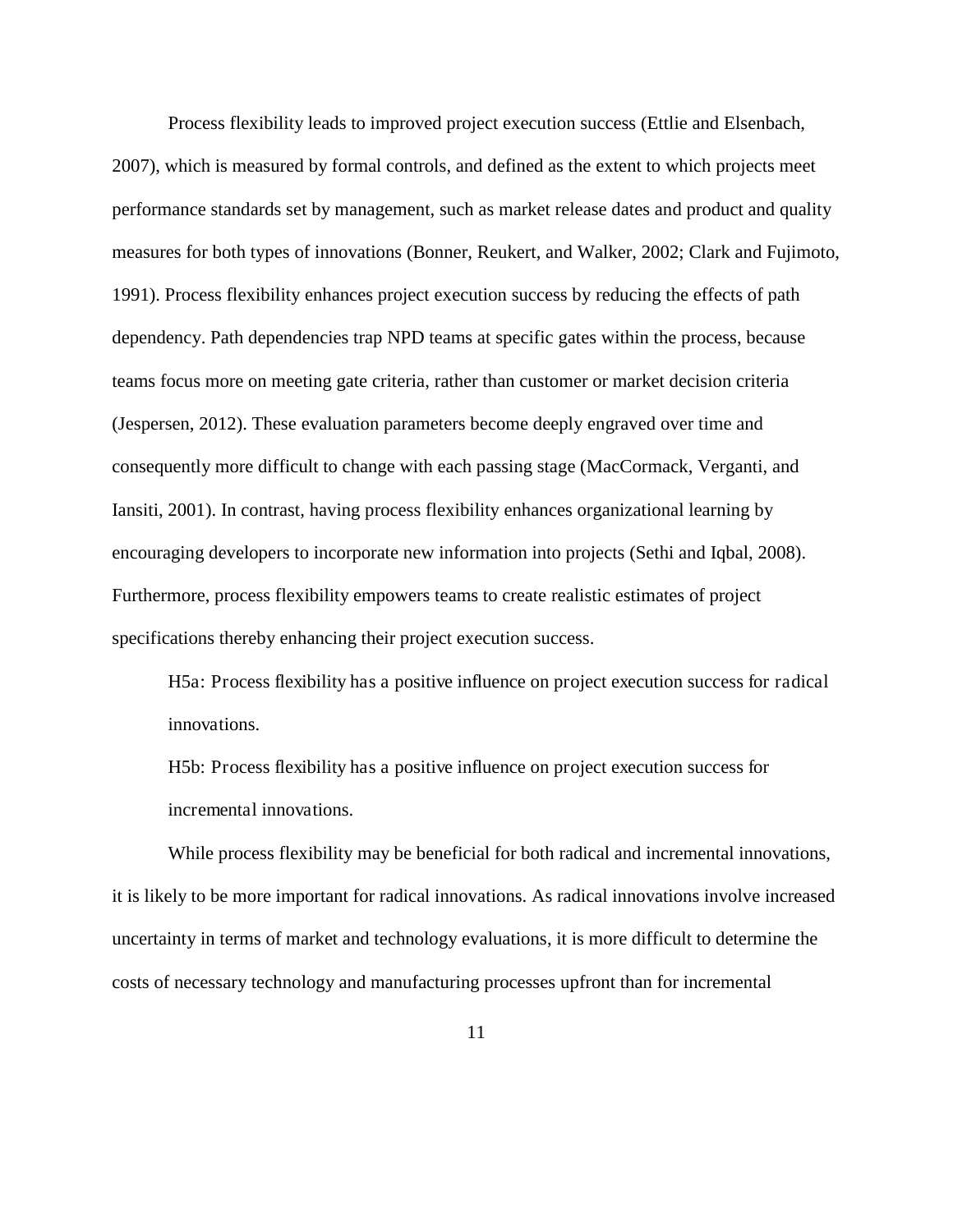innovations (Eisenhardt and Tabrizi, 1995). When the process is inflexible and strictly enforced, it is more difficult for teams to change decisions regarding these processes. For example, even if an uncertain technology that passes through initial stage gates does not bode well for the radical innovation, development teams are likely to fossilize this technology and continue to proceed with it regardless of the outcomes because it got approval in the stage gate process. Given that radical innovations require a more constant infusion of new knowledge than incremental innovations (Kline and Rosenberg, 1986), a flexible development process that integrates this new knowledge will result in better project execution success for radical innovations as compared to incremental innovations.

H5c: Process flexibility has a more positive influence on project execution success for radical innovations as compared to incremental innovations.

#### Process Flexibility to Market Performance

Process flexibility has a direct effect on market performance by enabling NPD teams to avoiding time consuming, costly, and redundant steps that add very little to the final product, yet impact market performance (Kahn et al., 2012). In radical innovations, which are inherently uncertain, process flexibility reduces upfront set up costs and positively influences market performance (Veryzer, 1998). For incremental innovations, given that the focus is on refining existing products, services and technologies, process flexibility allows team members to leverage their learnings from prior experiences to streamline their process by skipping or combining processes and gates as needed. This results in improved efficiency, and subsequently positive market performance (Calantone and Di Benedetto, 2000).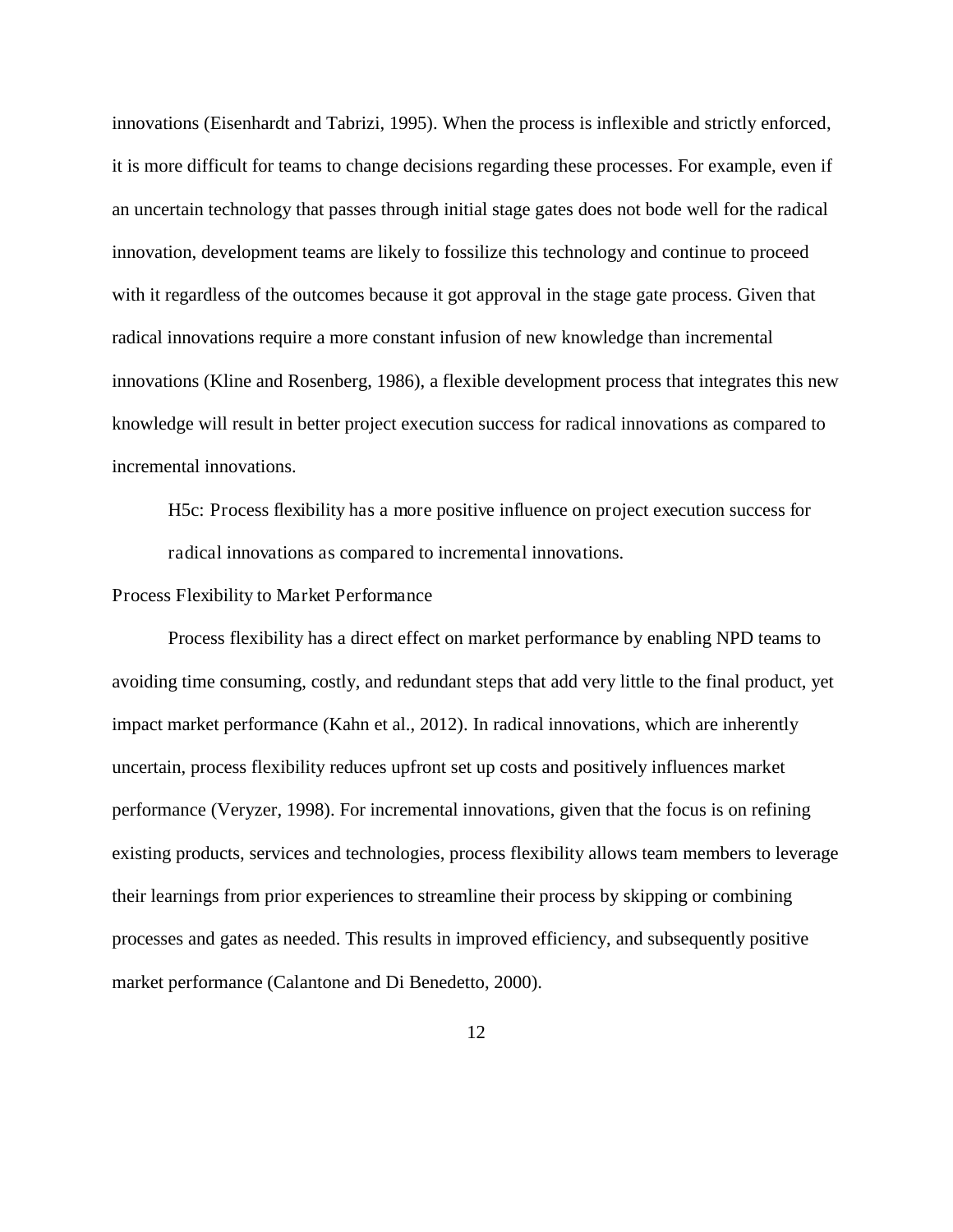H6a: Process flexibility has a positive influence on market performance for radical innovations.

H6b: Process flexibility has a positive influence on market performance for incremental innovations.

#### Project Execution Success to Market Performance

In innovative projects, time based competition among firms has resulted in customers expecting new products to be launched more quickly than before without incurring exorbitant costs (Danese and Filippini, 2010; Kessler and Bierly, 2002; Rosenthal, 1992). However, firms have to pay for speed to market because they have to commit more personnel, materials and equipment to projects (Kessler and Bierly, 2002). Thus firms must balance reduced cycle times with costs and satisfactory technical performance as these are important predictors of innovation market performance (Calantone and Di Benedetto, 2000; Tatikonda and Rosenthal, 2000).

Timely assessments of the influence of effective formal controls onto project execution success measures enable firms to identify deviations and take corrective measures when necessary. Optimal levels of performance control measures influence performance positively for both radical and incremental innovations (Bonner et al., 2002; Cooper, 1994). The ability of an NPD team to meet goals related to their budget, launch timeliness, and technical objectives has been found to directly influence subsequent market performance (Kleinschmidt, de Brentani, and Salomo, 2007). However, the influence of project execution success on to market outcomes does not vary across innovation types (Tatikonda and Montoya-Weiss, 2001). Thus: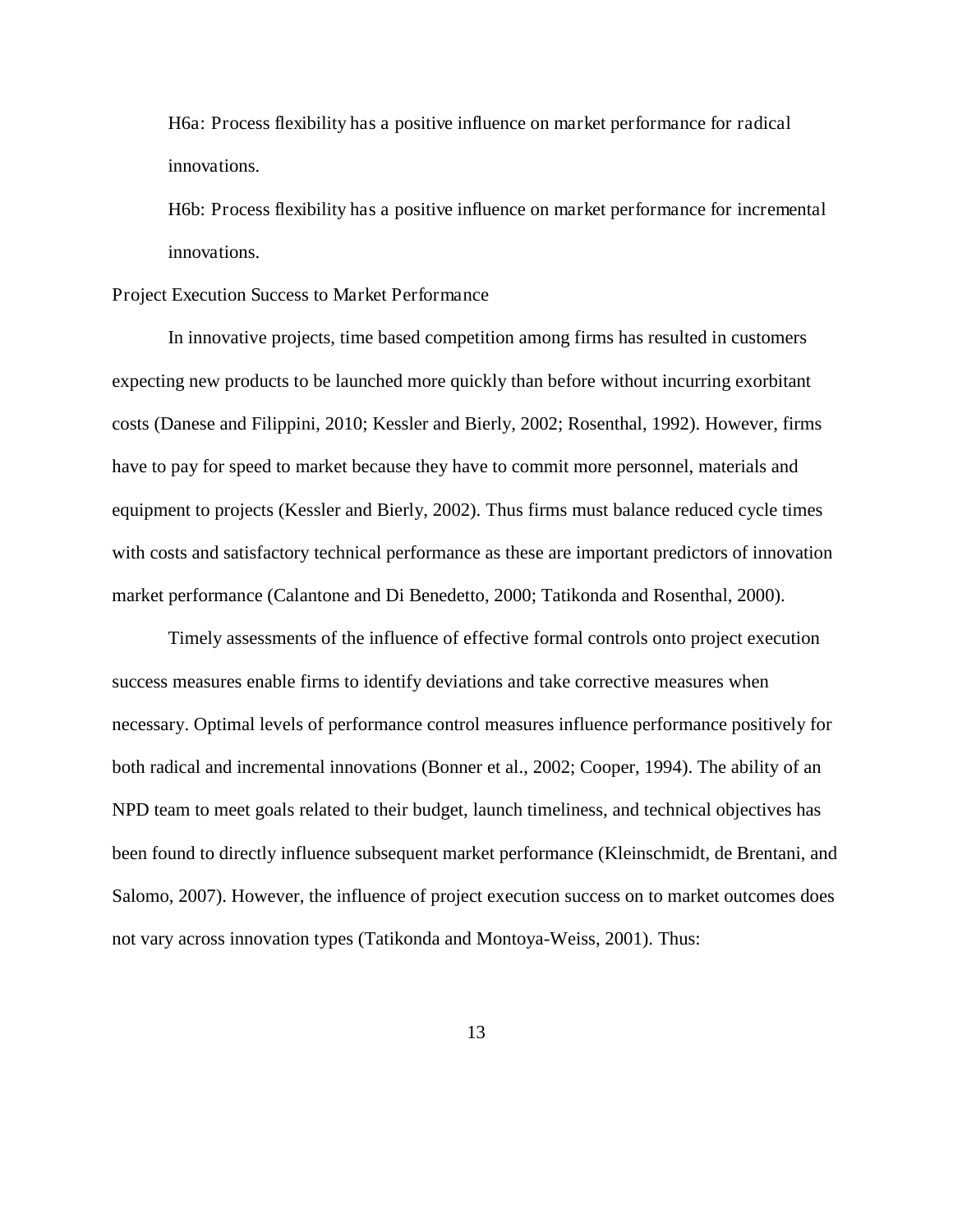H7a: Project execution success has a positive influence on market performance for radical innovations.

H7b: Project execution success has a positive influence on market performance for incremental innovations.

-- Figure 1 about here *–*

#### **Methodology**

Data Collection and Sample

In order to analyze the proposed model, the 2012 Comparative Performance Assessment Study (CPAS) dataset as collected by the Product Development and Management Association (PDMA) was utilized (Markham and Lee, 2013). Industries varied and included capital goods, chemicals and materials, software, health care, and consumer goods. The authors removed respondents who did not complete the items utilized for construct development in this article. All respondents had partaken in varying degrees of incremental and radical product development. The final sample consisted of 240 respondents from 24 different countries. Table 1 summarizes the descriptive statistics of core variables used in the empirical analysis.

-- Table 1 about here --

#### **Constructs**

All variables used in this article were constructed using multiple self-reported measures. All items used were based on either interval level scales (e.g. Likert scales) or ratio level scales (e.g. percentage scales). The use of both interval scales and ratio scales is advantageous as it strengthens the quality of measurement and reduces the likelihood of common method variance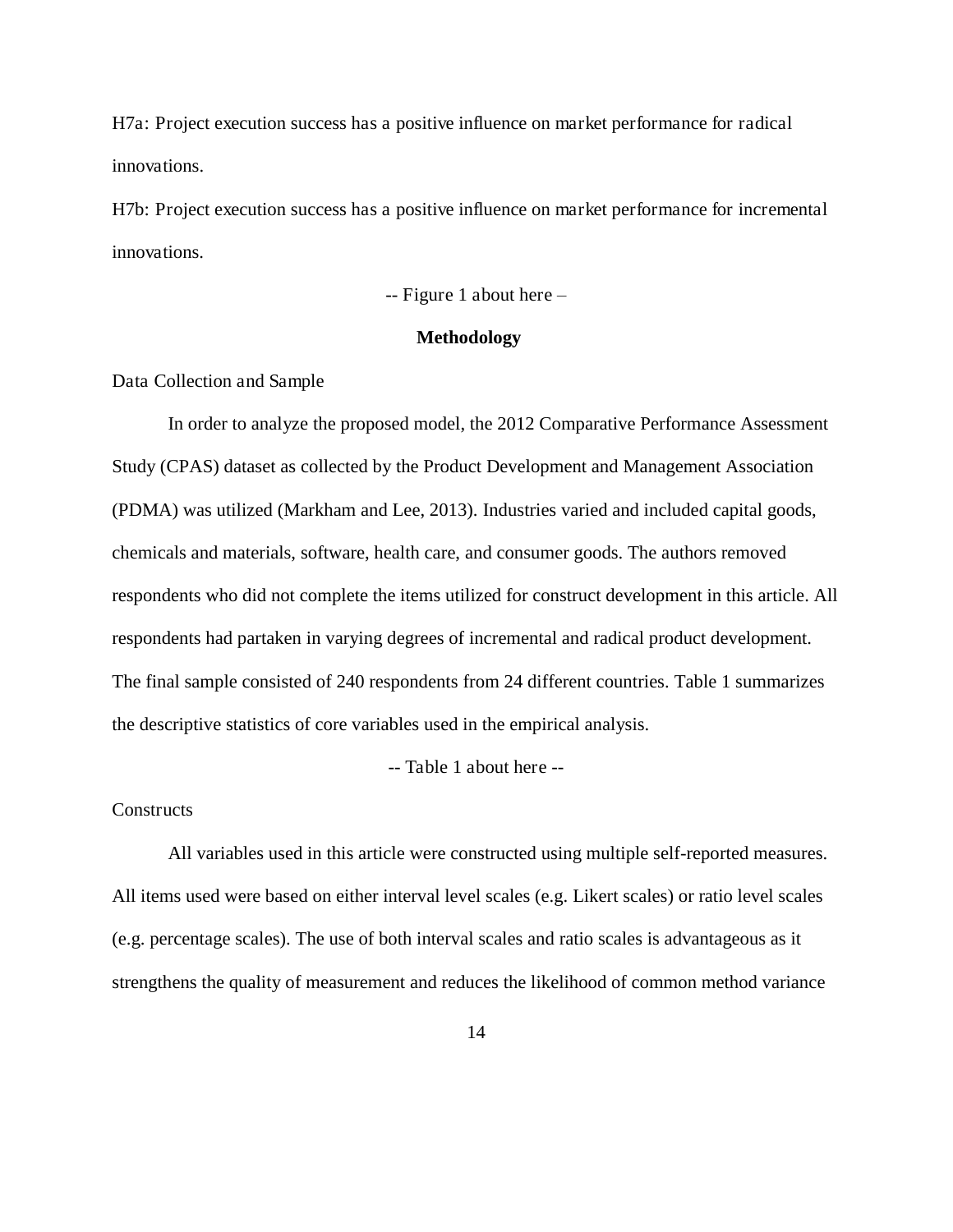in this study (Podsakoff and Organ, 1986). The items used for degree of internal relationship quality and external relationship quality were the same for both radical and incremental innovations. In line with the original CPAS survey, the items for process flexibility, project execution success, and market performance for radical innovations were distinct from those for incremental innovations. Therefore, two separate models were created and analyzed.

In order to assess factor structure for internal and external relationship quality, an Exploratory Factor Analysis (EFA) was run on eighteen items on five-point interval scales that focused on relationship factors, such as trust and bonding. The EFA utilized the Principal Axis Factoring extraction method with oblique Direct Oblimin rotation. In order to select the final items, scree plots were considered as was the percent of variance explained by each component, and strength of factor loadings within the component matrix. The first analysis revealed that 70.6% of variance was explained by four factors. However, three items relating to the similarity between personnel appeared to be a theoretical mismatch with the other items which all related to relationship quality between personnel. Five additional items were related to relationships between co-workers across teams and did not fit the theoretical definitions of internal relationship quality (between co-workers in a team) or external relationship quality (across firms) and were consequently removed. After removing these eight items, the analysis revealed that 70.6% of the total variance was explained by two factors. Internal relationship quality could be captured using five items related to relationships between co-workers within a team ( $\alpha$  = .867), while external relationship quality could be constructed with five items describing the relationships between people in the respondent's firm and people in other firms ( $\alpha$  = .916).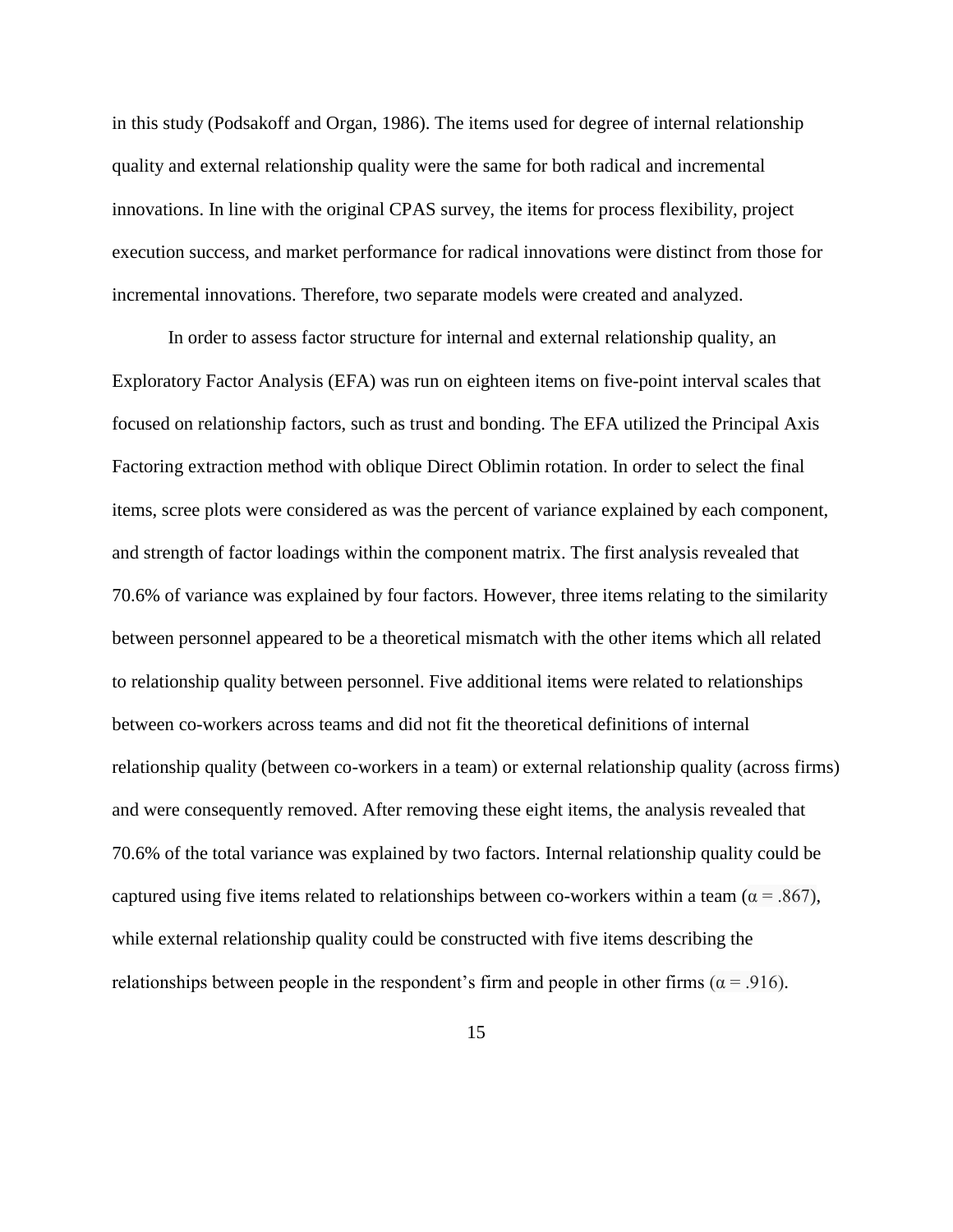Second, the steps for scale purification and refinement as outlined by MacKenzie,

Podsakoff, and Podsakoff (2011) were followed. This process began by running a Confirmatory Factor Analysis (CFA) that included all eighteen items loading onto one construct. As expected, satisfactory fit was not found  $(\gamma_2/df = 10.626, CFI = .496, RMSEA = .201, SRMR = .1522)$ . Given the article's aforementioned focus, the items related to relationship quality between coworkers across teams and similarity were removed. The CFA was rerun and satisfactory fit was found  $(\gamma_2/df = 2.202, CFI = .971, RMSEA = .071, SRMR = .0448)$ . In accordance with MacKenzie et al., (2011), average variance extracted (AVE) was above .5, the Cronbach's alpha was above .7 for both internal relationship quality and external relationship quality, and the squared multiple correlations for each item exceeded the established threshold of .5. Thus, the items used for internal and external relationship quality are satisfactory (EFA and CFA results available upon request).

The items selected for process flexibility, project execution success, and market performance were all unique to either radical or incremental innovations. Three items on fivepoint scales related to skipping stages, combining or overlapping gates and conditional decisions were used to assess process flexibility. Project execution success and market performance were each constructed using three items on percentage scales. For project execution success, respondents were asked how often their projects were on time, on budget, and met technical objectives. For market performance, respondents were asked how often their projects met market objectives, were successful, and were successful in profitability. Each respondent had the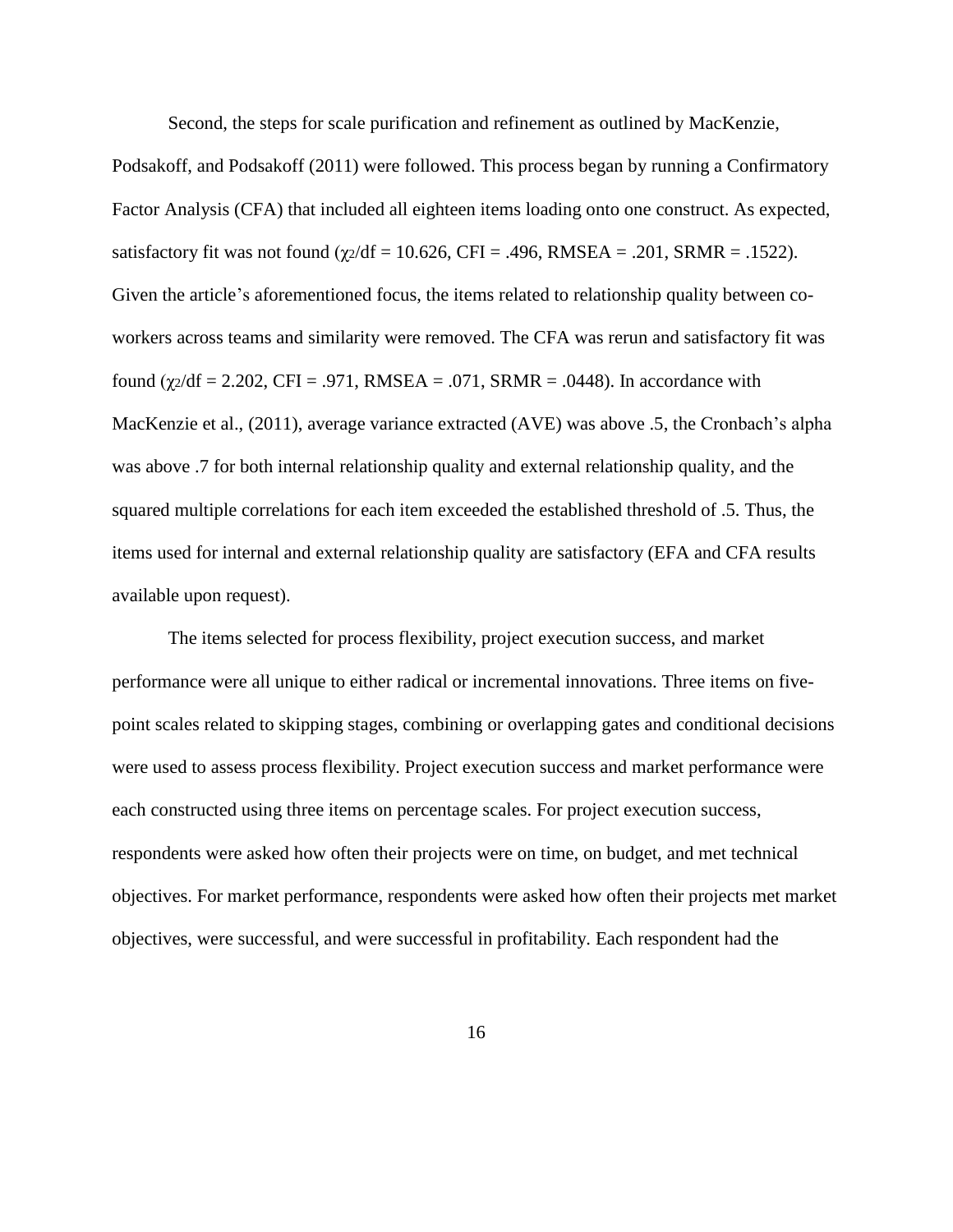opportunity to answer these questions for both incremental and radical innovations. The full list of items may be seen in Appendix A and at Markham and Lee (2013).

#### **Results**

#### Measurement Model Assessment

After obtaining responses and cleaning the data, structural equation modeling was used to assess the fit of both the radical and incremental innovation models. As each variable was represented by at least three items, structural equation modelling was an appropriate methodology for this study (Kline, 2010). A radical innovation model and an incremental innovation model were created to run the analysis. Both the radical innovation model (Chisquare = 230.667; df = 142;  $\chi$ 2/df = 1.624; RMSEA = .051 (.039-.063); SRMR = .0482;  $NFI = .926$ ;  $RFI = 910$ ;  $CFI = .970$ ;  $IFI = .970$ ;  $TLI = .964$ ) and the incremental innovation model (Chi-square = 254.984; df = 141;  $\chi$ 2/df = 1.808; RMSEA = .058 (.047-.069); SRMR = .0573;  $NFI = .921$ ;  $RFI = .905$ ;  $CFI = .963$ ;  $IFI = .963$ ;  $TLI = .955$ ) exhibited satisfactory fit. The AVE exceeded .5 for all variables, the Cronbach's alpha values all exceeded .7, and all item loadings approached or exceeded .7, thus supporting convergent validity and reliability (Kline, 2010). The inter-item correlations (available upon request) were higher within factors than the correlations across factors, thus satisfying the primary criteria for discriminant validity (Churchill, 1979). Control Variables

 In order to grasp a more complete picture of the results, control variables preceding market performance were added to the models. Dummy variables for three regions (Americas, Europe, and Asia) and eight industries (media, real estate, hardware technology, transportation,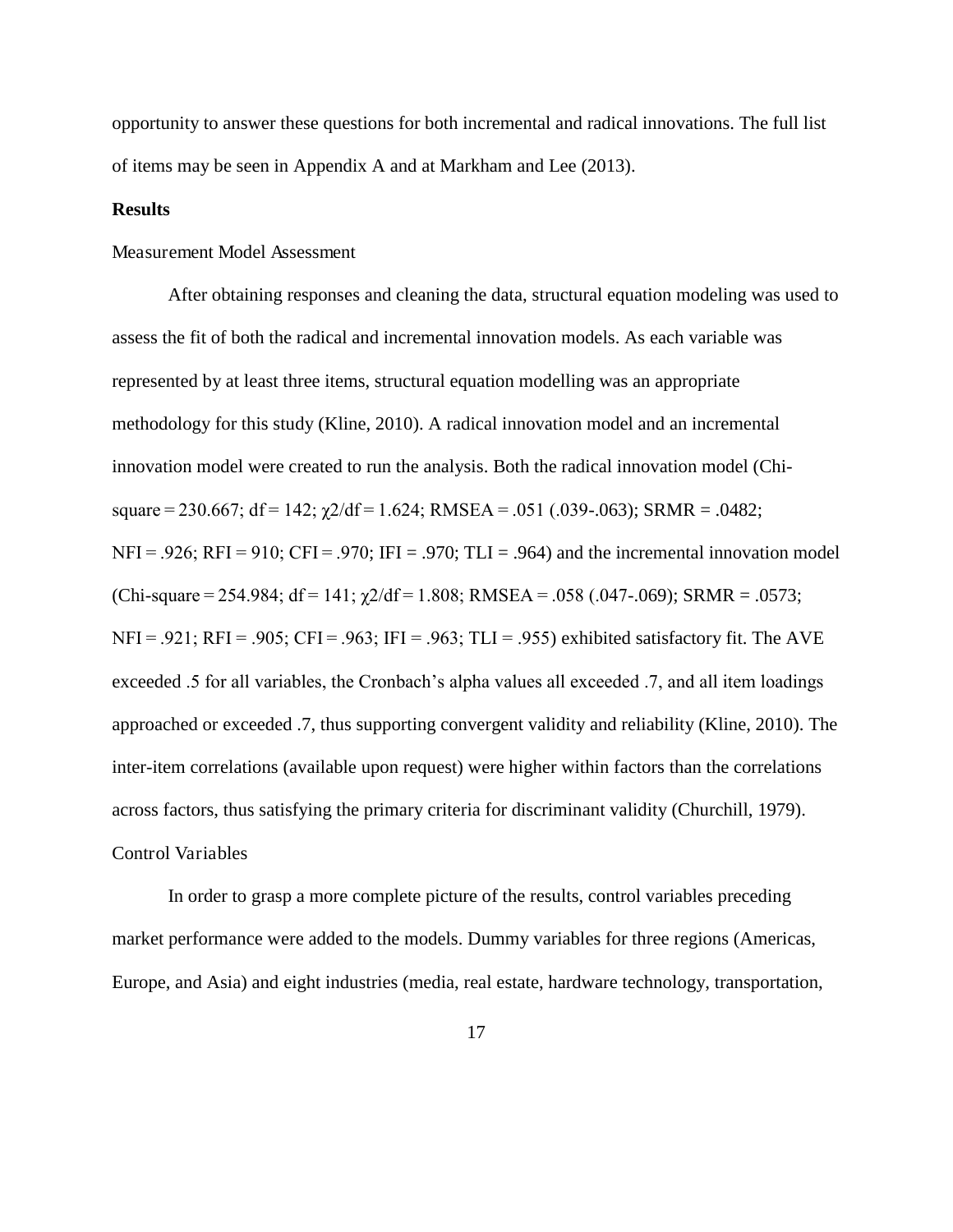energy, software technology, food and drug, and financial services) were created as was a five point measure for firm profit. The majority of the control variables did not produce significant results. However, a small positive relationship between firms within financial services and market performance of an incremental product was found ( $\beta = 0.071$ ,  $p = 0.041$ ). Structural Model Results

The results from the structural models were used to test the hypotheses. Within the radical innovation model, the degree of external relationship quality had a positive influence on process flexibility ( $\beta = 0.198$ ,  $p = 0.013$ ), thus providing support for H1. However, H3 was not supported as external relationship quality did not have a strong influence on project execution success ( $\beta$  = 0.126, p = 0.097). As predicted, the degree of internal relationship quality did not influence process flexibility ( $\beta$  = 0.136, p = 0.097) or project execution success ( $\beta$  = 0.080, p = 0.298) within the radical innovation model. H5a was supported as process flexibility had a positive impact on project execution success ( $\beta = 0.238$ ,  $p = 0.004$ ). It was found that market performance was driven by project execution success ( $\beta$  = 0.866, p < 0.001) but not by process flexibility ( $\beta$  = 0.028, p = 0.591). Therefore, H6a was not supported, but H7a was not.

Interestingly, as shown in Model 1 (Table 2), process flexibility did influence market performance before project execution success was introduced to the model ( $\beta$  = 0.298, p < 0.001). This indicates that project execution success may mediate the influence of process flexibility on market performance. A bootstrapping procedure with 500 replications was used to test for a possible mediating relationship (Preacher and Hayes, 2008). It was found that the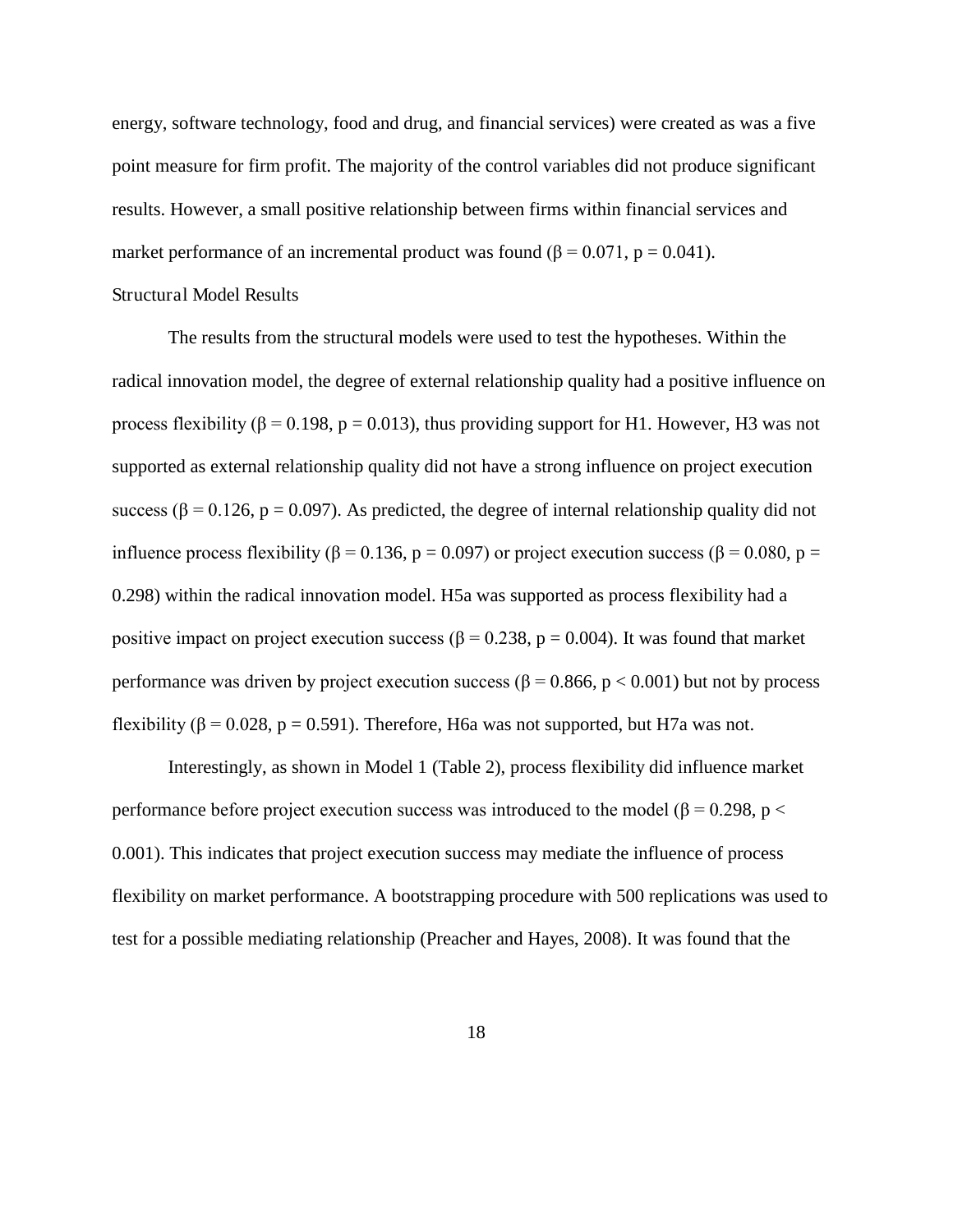influence of process flexibility was fully mediated by project execution success and had an indirect effect on market performance ( $\beta$  = 0.230, p = 0.004).

#### -- Table 2 about here --

Next, the results of the structural model for incremental innovations were analyzed. As predicted, the degree of internal relationship quality had a positive influence on process flexibility ( $\beta$  = 0.173, p = 0.035) and project execution success ( $\beta$  = 0.152, p = 0.049), thus providing empirical support for H2 and H4. The degree of external relationship quality did not impact either process flexibility ( $\beta$  = -0.017, p = 0.833) or project execution success ( $\beta$  = 0.064, p  $= 0.382$ ). Therefore, external relationship quality was not influential in the incremental innovation model. H5b was not supported as process flexibility did not impact project execution success ( $\beta$  = 0.076, p = 0.324). Finally, market performance of incremental innovations were found to be driven by project execution success ( $\beta = 0.902$ ,  $p < 0.001$ ) and process flexibility ( $\beta =$ 0.096,  $p = 0.018$ ). Therefore, H6b and H7b were supported.

Although process flexibility has an influence on market performance in the final model, this influence may have been weakened from Model 1 (Table 3) to Model 2 of the incremental innovation results. To test for a potentially mediating relationship with project execution success, a bootstrapping procedure with 500 replications was used. However, this relationship was not partially mediated by project execution success as an indirect effect between process flexibility and market performance was not found ( $\beta = 0.026$ ,  $p = 0.729$ ).

-- Table 3 about here --

Group Comparison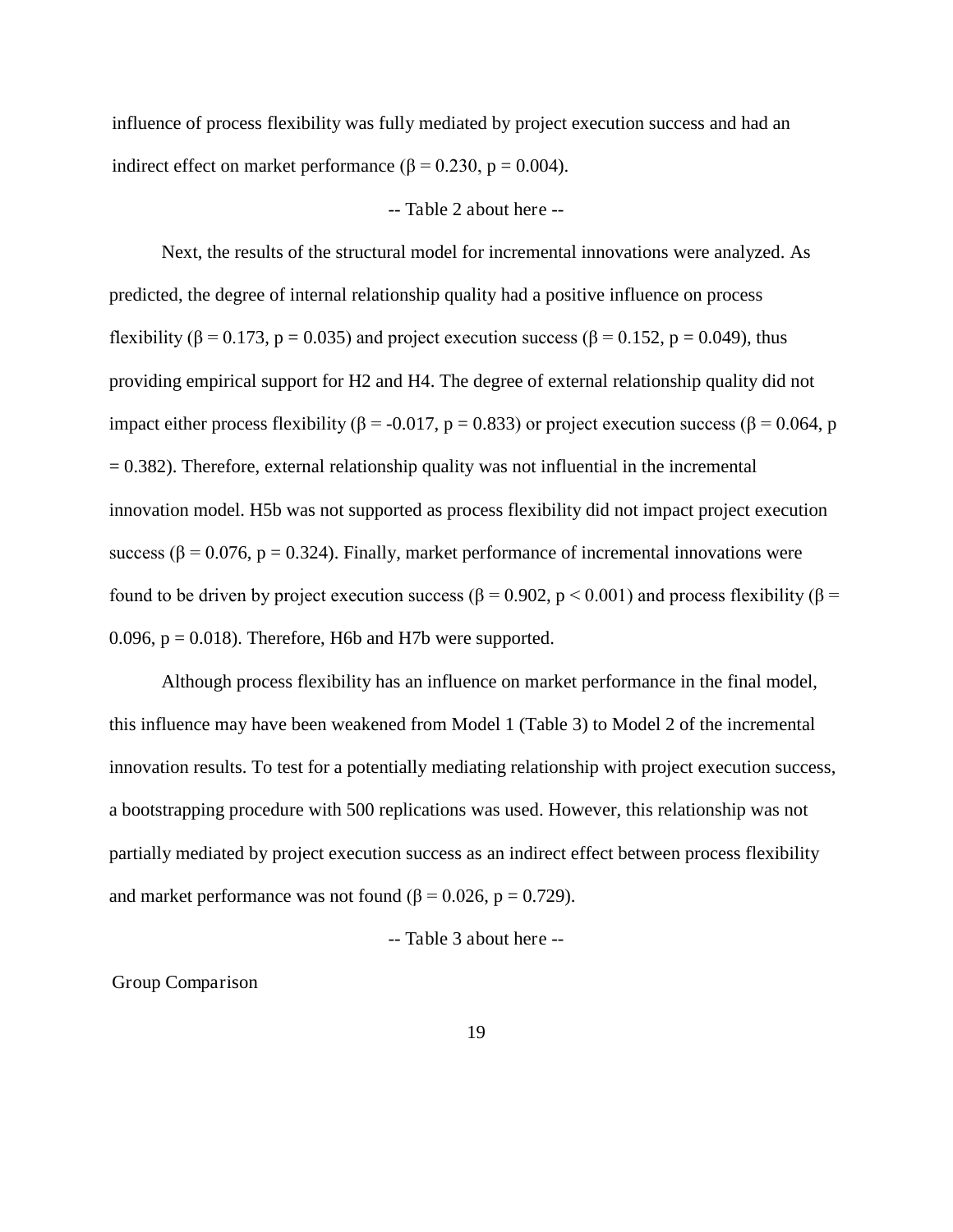To test for differences between the radical and incremental innovation models, it must be determined that the measurement model applies across all groups while the structural model does not apply using the chi-square difference statistic (Vandenberg, 2002). In this step, the measurement weights were constrained and compared to the unconstrained model. It was found that the chi-square difference test did not reveal a significant difference ( $\Delta \chi$ 2 = 16.277, p = 0.297). Thus, the measurement model is the same for both radical and incremental innovations. Next, the structural weights were constrained and compared to the measurement weights constrained model. According to the chi-square difference test, the difference is significant ( $\Delta \chi^2$ )  $= 161.092$ ,  $p = 0.000$ ), indicating that the structural model is not the same for both groups.

As noted above, process flexibility had a positive influence on project execution success for the radical model ( $\beta = 0.249$ ,  $p = 0.003$ ) but was not significant for the incremental model ( $\beta$ )  $= 0.032$ ,  $p = 0.675$ ). In order to test this difference, a chi-square difference test was conducted in which the independent variable, process flexibility, was constrained and compared to the unconstrained model (Kline, 2010). The test revealed a significant difference in the effect of process flexibility onto project execution success ( $\Delta \chi$ 2 = 158.998, p = 0.000). Therefore, in support of H5c, process flexibility had a more positive influence on project execution success for radical innovations than for incremental innovations.

#### **Discussion**

#### Contributions and Implications

In this article, a process model is introduced to show how external and internal relationship quality influences development pathways in radical and incremental innovations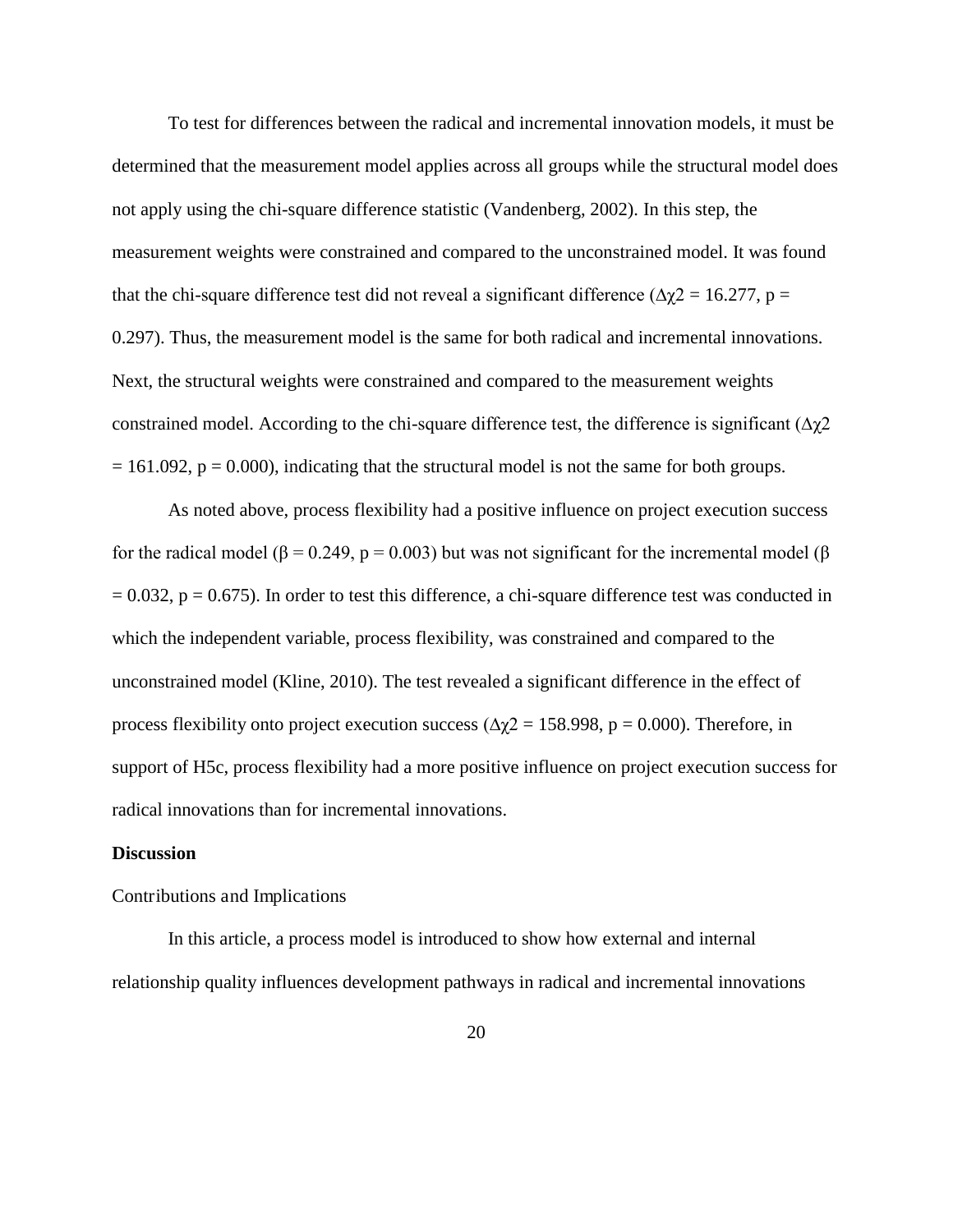differently. This model attempts to clarify the "blackbox" (Lawrence, 1997) between relationship quality and new product outcomes. Despite the notable contributions of previous studies on the importance of relationship quality on innovation outcomes, previous studies have not tested underlying concepts that could explain why this relationship occurs. This study strengthens theory in this field by simultaneously contrasting the development pathways between radical and incremental innovations. Furthermore, while related literature has considered the effects of internal teams or external entities, almost all firms developing new products engage with both sets of entities. This article highlights that relationship quality with different entities activate different mechanisms for radical and incremental innovations, which in turn lead to different innovation outcomes. This study's practical contributions provide guidance on how to structure NPD teams and collaborations when developing different types of innovations.

In line with prior literature, this article shows that flexible processes can lead to increased project execution success and market performance (Ettlie and Elsenbach, 2007). For radical innovations, effective flexible processes are more likely to occur when NPD teams have high quality relationship with external stakeholders. For incremental innovations, effective flexible processes are more likely to occur when NPD teams have high relationships with internal teams. While process flexibility and project execution success achieved through internal relationship quality are important in determining market performance for incremental innovations, for radical innovations, process flexibility through external relationship quality is an important driver of project execution success.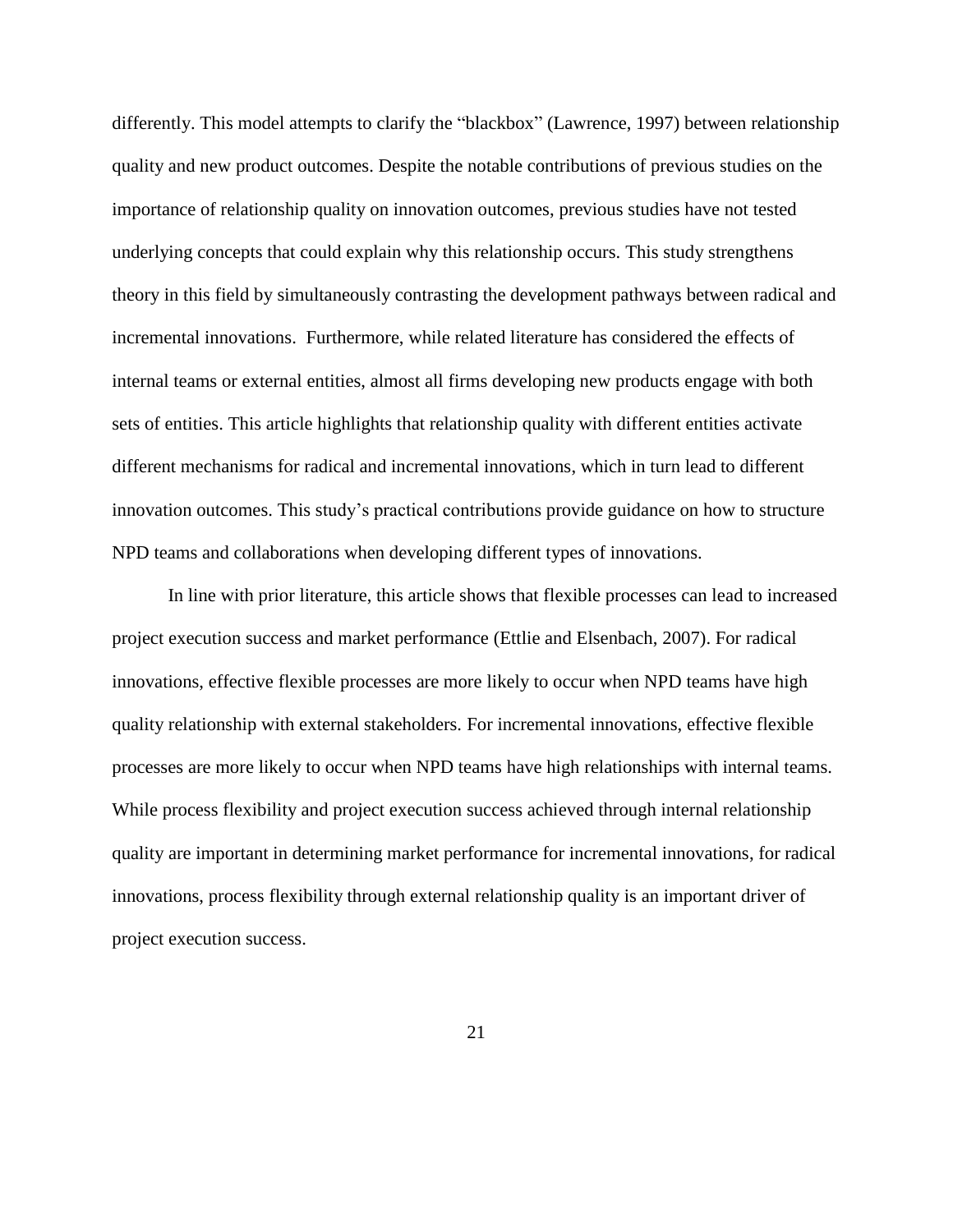The findings in this article highlight the belief that external collaborations are necessary for the successful development of radical innovations (Cavusgil et al., 2003; Song and Thieme, 2009). It is argued that internal relationship quality has no impact on the success of radical innovations and should be deemphasized in favor of external relationship quality. Based on these findings, it is recommended that developers of radical innovations create close connections with their suppliers and customers throughout the development process through focus groups and other crowdsourcing methods, to access their unique take on product ideas, product designs, and market needs that internal developers may not have.

 Conversely, internal relationship quality plays a significant role in the success of incremental innovations while external relationship quality is essentially rendered meaningless. Internal relationship quality had a direct impact on both process flexibility and project execution success, both of which impact market performance. These findings align with prior literature that has found that internal teams that collaborate with each other are better equipped to leverage their organization's core capabilities through sharing of tacit knowledge (du Plessis, 2007). Launch timeliness is likely to be more important for incremental products (Clark and Fujimoto, 1991; Eisenhardt and Tabrizi, 1995). Therefore for incremental innovations, developers must create tightly knit, internal teams and avoid too much collaboration with outside partners, as this is likely to slow down product development times and increase development costs.

Another interesting contrast found in this study is that for radical innovations, external relationship quality impacts project execution success only through process flexibility. Consequently, project execution success drives market performance. For incremental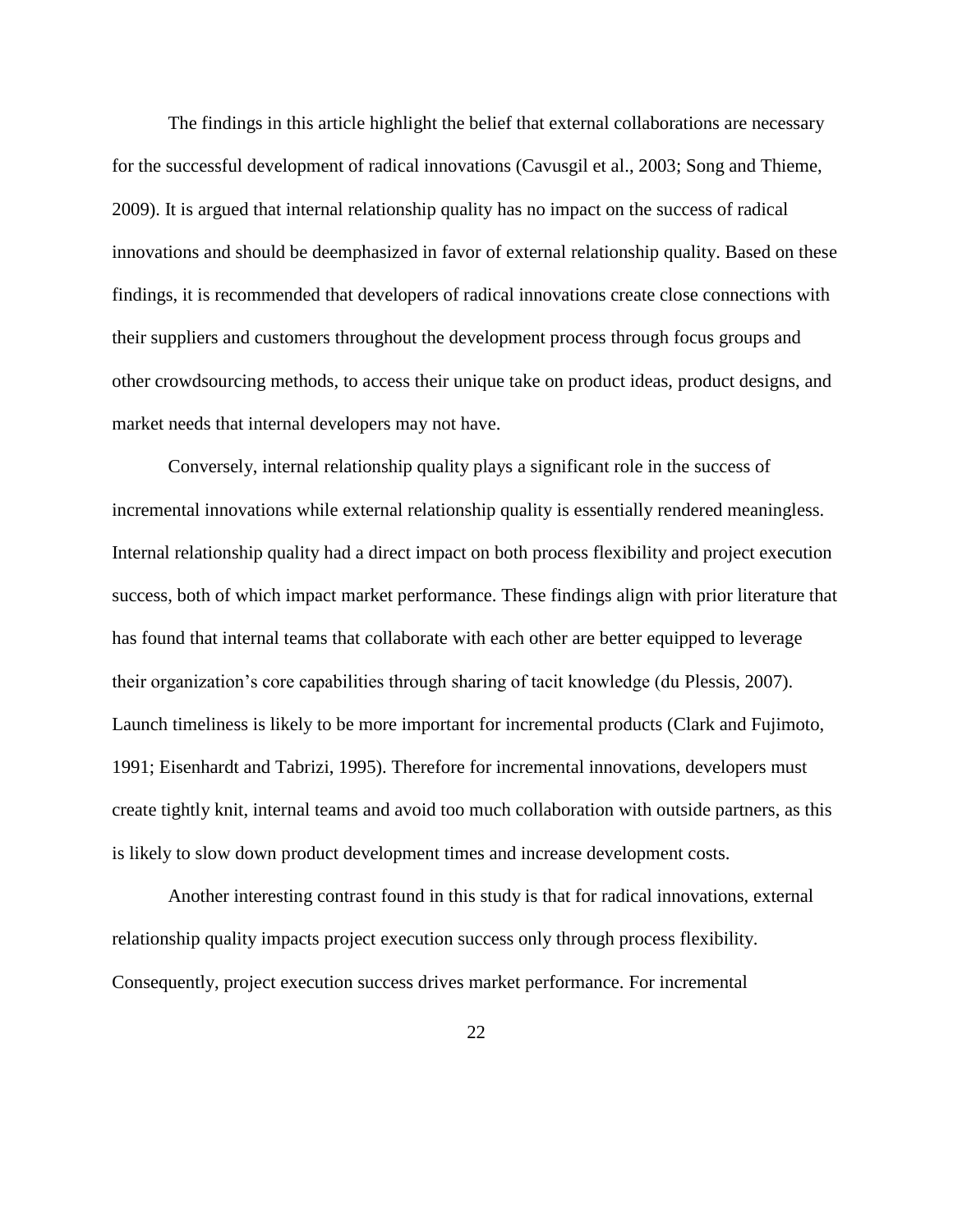innovations, degree of internal relationship quality affects project execution success directly and not through process flexibility. One of the reasons for this contrast could be that a focus on external relationship quality essentially necessitates a more flexible development process. Firms that are focused on integrating external ideas will be utilizing more knowledge sources in their NPD process than firms focused on only internal ideas (Eisenhardt and Tabrizi, 1995). Further, these external knowledge sources will not be familiar with any internal development processes and might not provide timely information. Therefore, to truly integrate these external ideas, the developers must embrace a flexible process, that adjusts dynamically as the ideas present themselves.

For incremental innovations, internal relationship quality did not lead to project execution success through process flexibility. The authors surmise that internal relationship quality leads to project execution metrics success not through process flexibility but through process formality. Formal processes influence the success of incremental innovations by enabling a firm to launch products on time and to meet budgetary and technical goals (Salomo, Weise, and Gemünden, 2007; Tatikonda and Montoya-Weiss, 2001). It is possible that internal relationship quality helps NPD teams meet project formality measures such as meeting gate criteria on time. Interestingly, process flexibility did have a direct influence on market performance. This might occur because while flexible processes do not help with project execution success for incremental innovations, these processes might enable NPD teams to create incremental products that are ultimately more differentiated and attractive to the market. Thus, while development efficiency is likely the major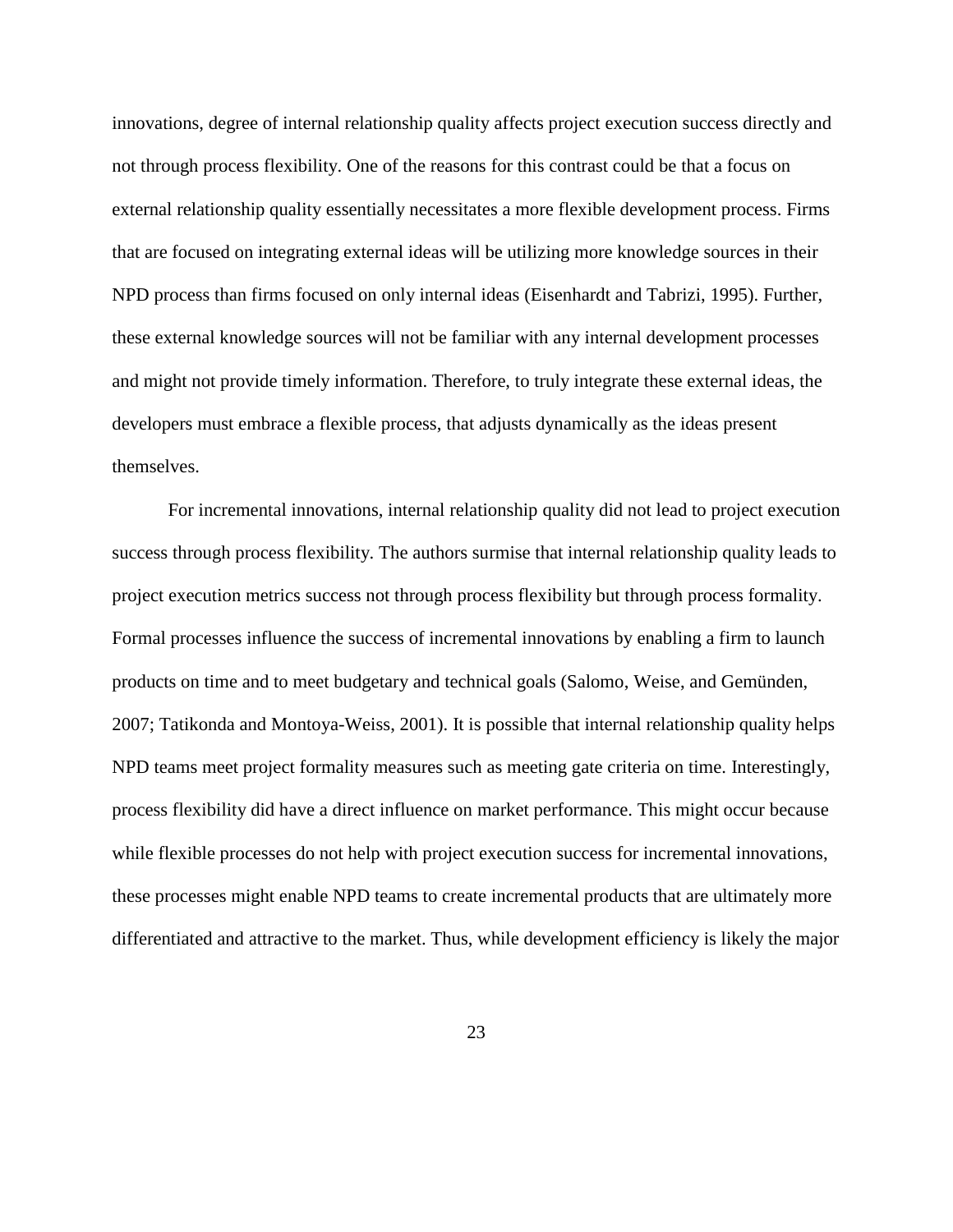driver of incremental product success, NPD teams should include small amounts of process flexibility into their incremental projects.

#### Limitations, Future Research and Conclusions

One key limitation of this article is that responses collected were subjective and selfreported. Although subjective responses were necessary to address the research question, inclusion of objective measures, especially for the market performance measures and project level data, would have added an extra degree of confidence to the findings. Thus, future research should consider multiple sources of data. Furthermore, the scales were developed by a separate set of researchers, thus limiting the ability to check the validity of each scale.

Future studies must consider using process explanations in conjunction with variance explanations to strengthen the theoretical bases of NPD literature. Most traditional research in this area provides variance explanations instead of process explanations (Mohr, 1982). For example, research suggests that integrating suppliers into the NPD process leads to project team effectiveness and resulting performance (Petersen, Handfield, and Ragatz, 2005). Including other organizational variables, such as hierarchical power and resource control, could alter the influence of external and internal relationship quality. For example, internal relationship quality may be more influential in flatter or smaller organizations. Furthermore, this study utilized the pre-existing CPAS data set; a follow-up study could test not only the generalizability of the scales, but also expand upon them by using psychometric measures. Finally, this article strengthens extant research on the influence of teams on NPD outcomes and should broaden the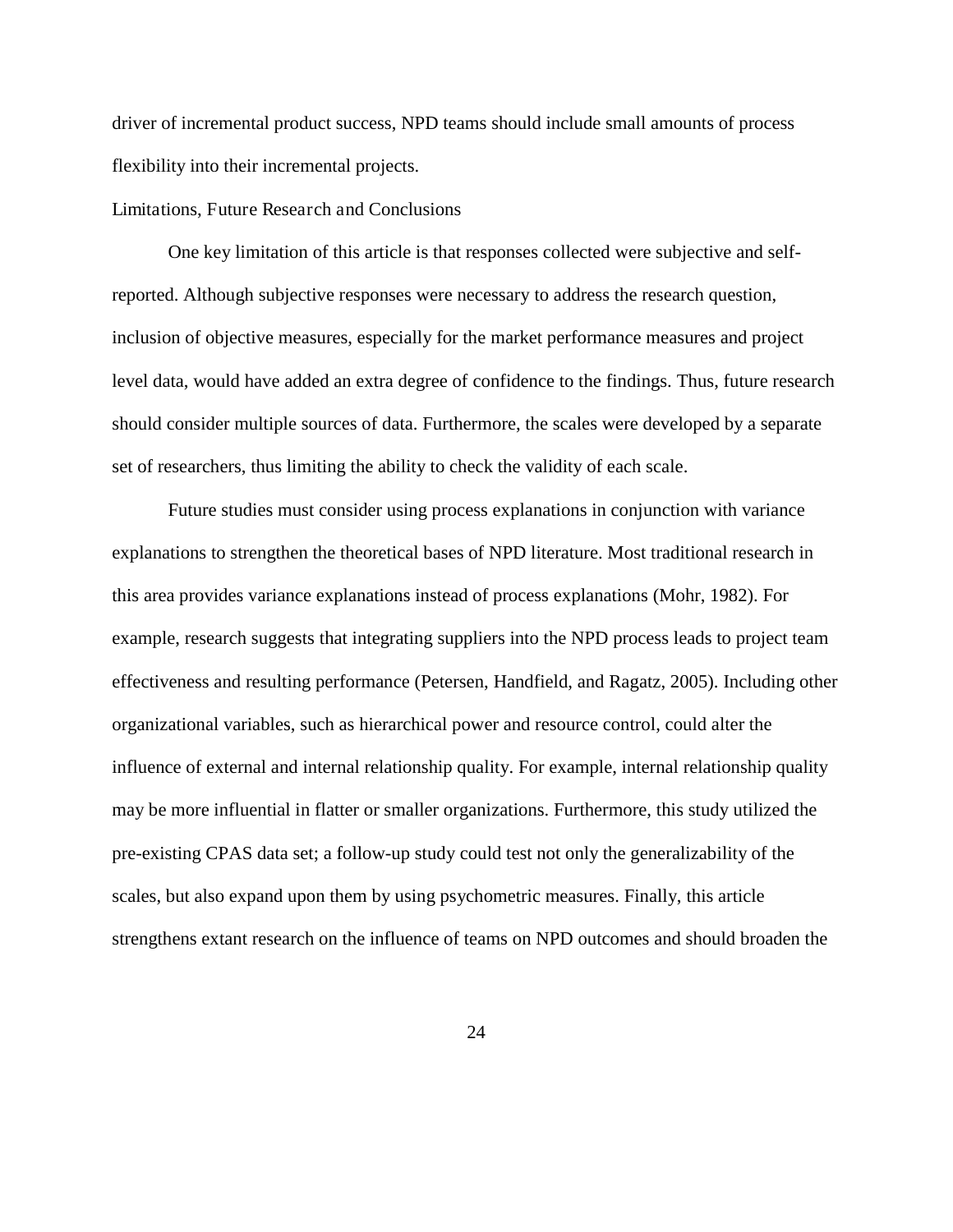process based avenues for exploring the effects of high quality team relationships on new product development processes.



**Figures and Tables** 

Figure 1: Conceptual Model

|                                            |           |           |           |         |           | 6        |          | Mean   | St.    |
|--------------------------------------------|-----------|-----------|-----------|---------|-----------|----------|----------|--------|--------|
|                                            |           |           |           |         |           |          |          |        | Dev.   |
| 1. Degree of Internal Relationship Quality |           |           |           |         |           |          |          | 3.579  | .649   |
| 2. Degree of External Relationship Quality | $.287**$  |           |           |         |           |          |          | 3.011  | .798   |
| 3. Process Flexibility_Radical             | .157      | $.233**$  |           |         |           |          |          | 2.446  | 1.057  |
| 4. Process Flexibility_Incremental         | $.174***$ | $.173***$ | .005      |         |           |          |          | 2.783  | 1.104  |
| 5. Project Execution Success_Radical       | $.162*$   | $.193**$  | $.234***$ | .005    |           |          |          | 37.842 | 26.486 |
| 6. Project Execution Success_Incremental   | .058      | .025      | $-119$    | .086    | .016      |          |          | 63.228 | 27.317 |
| 7. Market Performance Radical              | .126      | $.145*$   | $.251***$ | $-.059$ | $.764***$ | $-.065$  |          | 44.140 | 30.344 |
| 8. Market Performance Incremental          | .035      | .030      | $-.145^*$ | $.159*$ | $-.052$   | $.820**$ | $-.143*$ | 65.151 | 26.993 |

Note: \*\*. Correlation is significant at the 0.01 level (2-tailed), \*. Correlation is significant at the 0.05 level (2 tailed). N=240.

## Table 2. Results of Structural Model - Radical Innovation Model

|                                         |                     | Model 1  |       | Model 2  |       |
|-----------------------------------------|---------------------|----------|-------|----------|-------|
| Independent Variable                    | Dependent Variable  | Estimate | -S.E. | Estimate | S.E.  |
| Degree of Internal Relationship Quality | Process Flexibility | 0.136    | 0.115 | 0.136    | 0.114 |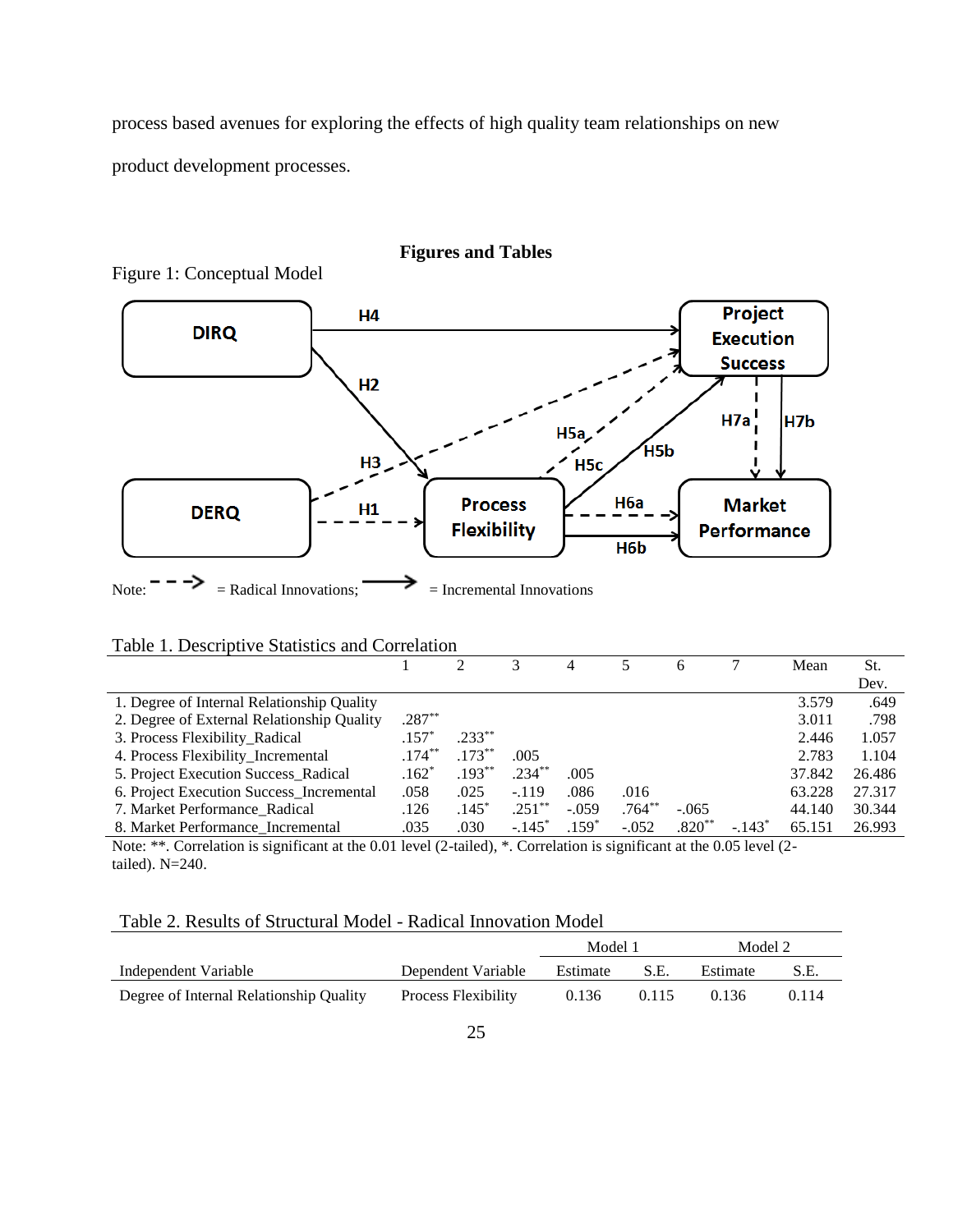| Degree of External Relationship Quality |                          | $0.212**$  | 0.085 | $0.198**$  | 0.084 |
|-----------------------------------------|--------------------------|------------|-------|------------|-------|
| Degree of Internal Relationship Quality | <b>Project Execution</b> | --         | $- -$ | 0.080      | 2.722 |
| Degree of External Relationship Quality | <b>Success</b>           | --         | --    | 0.126      | 2.029 |
| Process Flexibility                     |                          | --         |       | $0.238**$  | 2.112 |
| Process Flexibility                     | Market                   | $0.298***$ | 2.452 | 0.028      | 1.772 |
| <b>Project Execution Success</b>        | Performance              | --         | $- -$ | $0.866***$ | 0.087 |
|                                         |                          |            |       |            |       |

Note: Standardized Regression Weights. \*\*  $p < .05$ , \*\*\*  $p < .001$ 

#### Table 3. Results of Structural Model - Incremental Innovation Model

|                                                                |                            | Model 1   |                | Model 2                 |                |
|----------------------------------------------------------------|----------------------------|-----------|----------------|-------------------------|----------------|
| Independent Variable                                           | Dependent<br>Variable      | Estimate  | S.E.           | Estimate                | S.E.           |
| Degree of Internal Relationship Quality                        | <b>Process Flexibility</b> | $0.182**$ | 2.204          | $0.173**$               | 0.126          |
| Degree of External Relationship Quality                        |                            | $-0.014$  | $-0.175$       | $-0.017$                | 0.091          |
| Degree of Internal Relationship Quality                        | <b>Project Execution</b>   |           | $- -$          | $0.152**$               | 2.899          |
| Degree of External Relationship Quality                        | <b>Success</b>             |           | $- -$          | 0.064                   | 2.082          |
| <b>Process Flexibility</b>                                     |                            |           |                | 0.076                   | 1.884          |
| <b>Process Flexibility</b><br><b>Project Execution Success</b> | Market<br>Performance      | $0.172**$ | 2.422<br>$- -$ | $0.096**$<br>$0.902***$ | 1.117<br>0.063 |

Note: Standardized Regression Weights. \*\*  $p < .05$ , \*\*\*  $p < .001$ 

#### **References**

- Ambrosini, V. and C. Bowman. 2001. Tacit knowledge: Some suggestions for operationalization. Journal of Management Studies 38(6): 811-829.
- Atuahene-Gima, K. 2003. The effects of centrifugal and centripetal forces on product development speed and quality: How does problem solving matter? The Academy of Management Journal 46(3): 359-373.
- Bonner, J. M., R. W. Ruekert, and O. C. Walker. 2002. Upper management control of new product development projects and project performance. Journal of Product Innovation Management 19(3): 233-245.
- Bradley, B. H., B. E. Postlethwaite, A. C. Klotz, M. R. Hamdani, and K. G. Brown. 2012. Reaping the benefits of task conflict in teams: The critical role of team psychological safety climate. Journal of Applied Psychology 97(1): 151-158.
- Brettel, M., F. Heinemann, A. Engelen, and S. Neubauer. 2011. Cross-functional integration of R&D, marketing, and manufacturing in radical and incremental product innovations and its effects on project effectiveness and efficiency. Journal of Product Innovation Management 28(2): 251-269.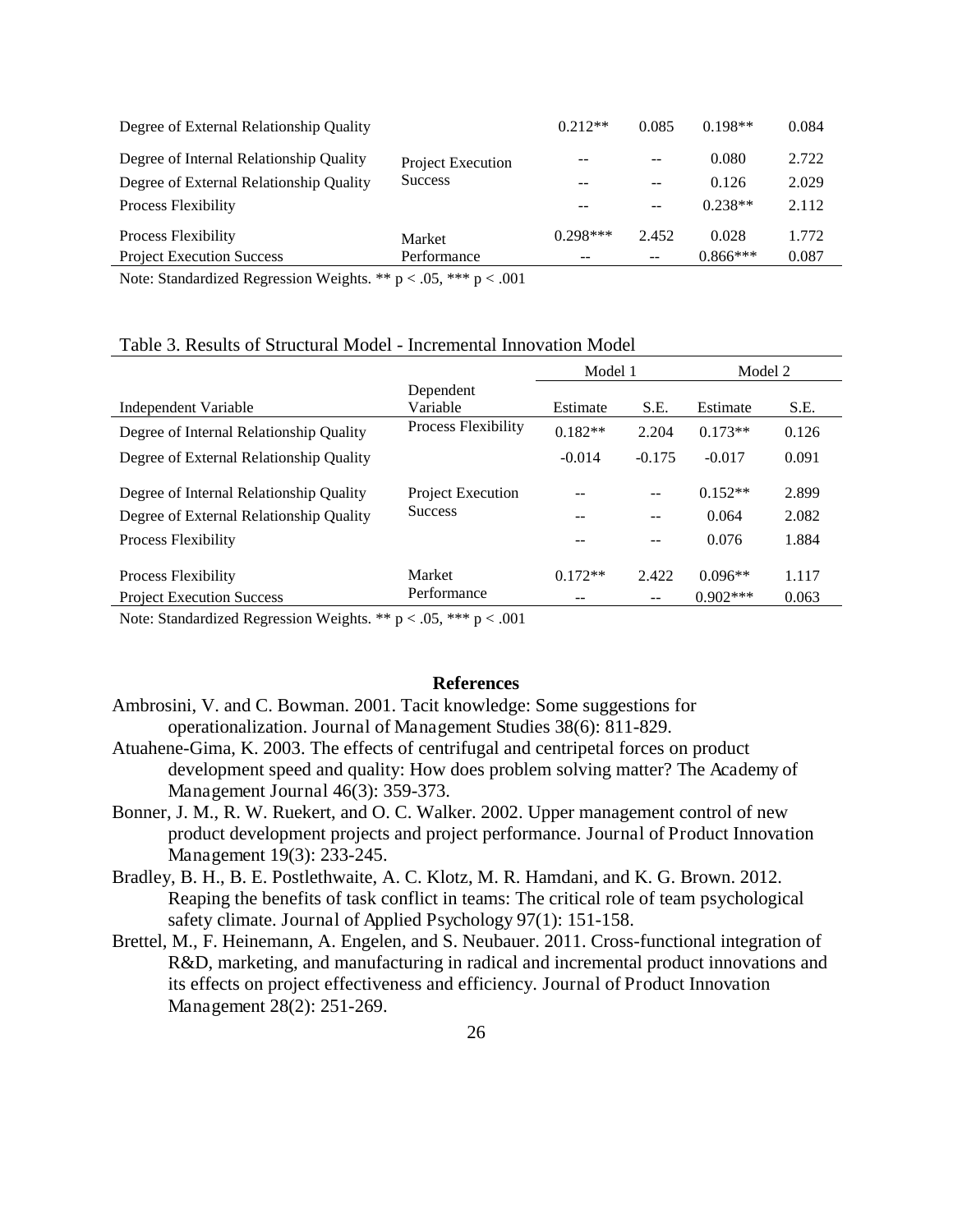- Cabrales, Á. L., C. C. Medina, A. C. Lavado, and R. V. Cabrera. 2008. Managing functional diversity, risk taking and incentives for teams to achieve radical innovations. R&D Management 38(1): 35-50.
- Calantone, R. J. and C. A. Di Benedetto. 2000. Performance and time to market: Accelerating cycle time with overlapping stages. Engineering Management, IEEE Transactions on 47(2): 232-244.
- Cavusgil, S. T., R. J. Calantone, and Y. Zhao. 2003. Tacit knowledge transfer and firm innovation capability. Journal of Business & Industrial Marketing 18(1): 6-21.
- Churchill, G. A. 1979. A paradigm for developing better measures of marketing constructs. Journal of Marketing Research 16(1): 64-73.
- Clark, K. B. and T. Fujimoto. 1991. Product development performance: Strategy, organization and management in the world auto industry. Boston: Harvard Business School Press.
- Cooper, R. G. 1994. Third-generation new product processes. Journal of Product Innovation Management 11(1): 3-14.
- Crosby, L. A., K. R. Evans, and D. Cowles. 1990. Relationship quality in services selling: An interpersonal influence perspective. Journal of Marketing 54(3): 68-81.
- Danese, P. and R. Filippini. 2010. Modularity and the impact on new product development time performance. International Journal of Operations & Production Management 30(11): 1191-1209.
- du Plessis, M. 2007. The role of knowledge management in innovation. Journal of Knowledge Management 11(4): 20-29.
- Dyer, J. H. and W. Chu. 2003. The role of trustworthiness in reducing transaction costs and improving performance: Empirical evidence from the United States, Japan, and Korea. Organization Science 14(1): 57-68.
- Edmondson, A. 1999. Psychological safety and learning behavior in work teams. Administrative Science Quarterly 44(2): 350-383.
- Eisenhardt, K. M. and B. N. Tabrizi. 1995. Accelerating adaptive processes: Product innovation in the global computer industry. Administrative Science Quarterly 40(1): 84-110.
- Enkel, E., J. Perez-Freije, and O. Gassmann. 2005. Minimizing market risks through customer integration in new product development: Learning from bad practice. Creativity and Innovation Management 14(4): 425-437.
- Ettlie, J. E. and J. M. Elsenbach. 2007. Modified stage-gate® regimes in new product development. Journal of Product Innovation Management 24(1): 20-33.
- Forsyth, D. R. 1999. Group dynamics. New York: Brooks/Cole.
- Ganesan, S. 1994. Determinants of long-term orientation in buyer-seller relationships. Journal of Marketing 58(2): 1-19.
- García, N., M. J. Sanzo, and J. A. Trespalacios. 2008. New product internal performance and market performance: Evidence from spanish firms regarding the role of trust, interfunctional integration, and innovation type. Technovation 28(11): 713-725.
- Hall, R. and P. Andriani. 2003. Managing knowledge associated with innovation. Journal of Business Research 56(2): 145-152.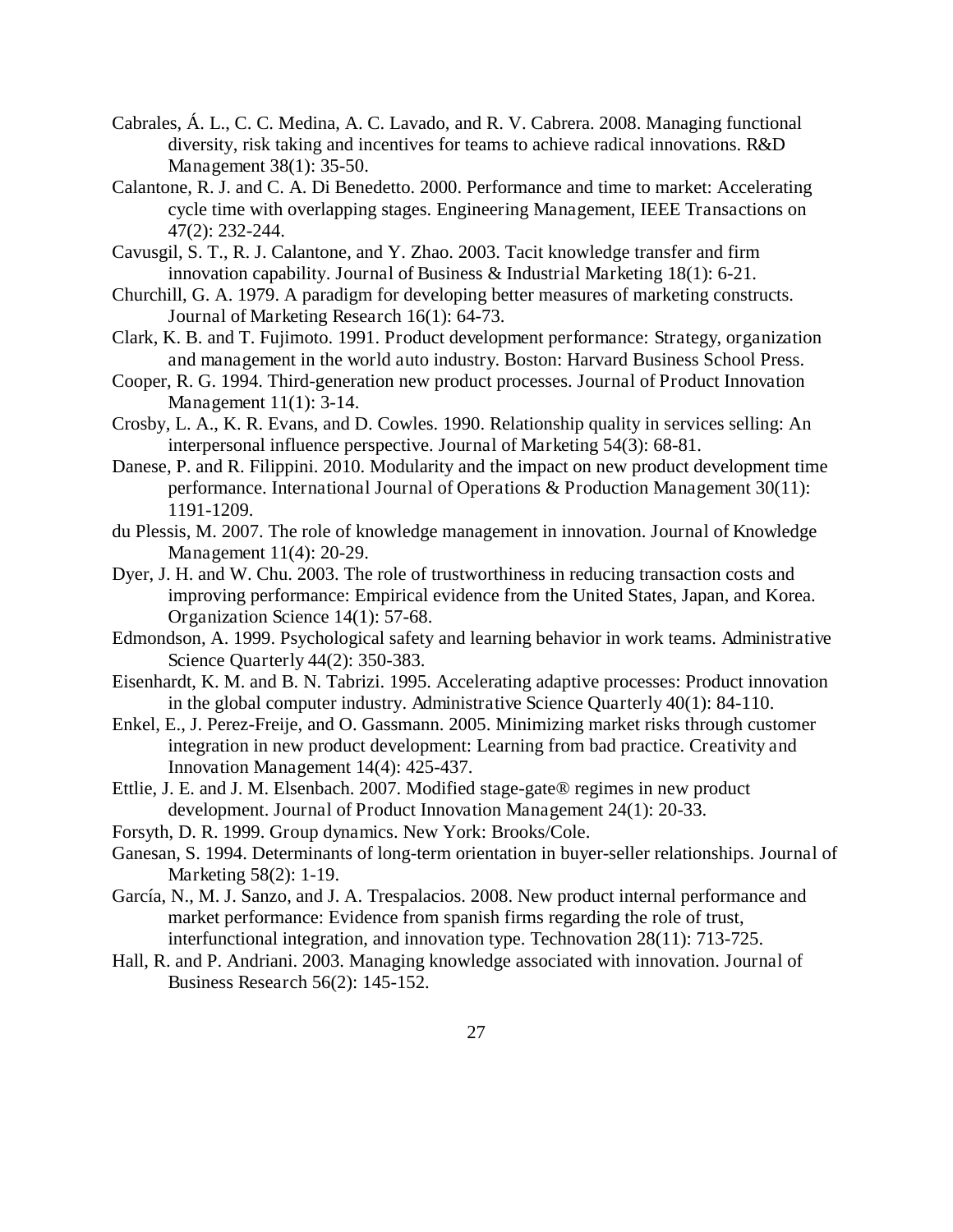- Hennig-Thurau, T., K. P. Gwinner, and D. D. Gremler. 2002. Understanding relationship marketing outcomes: An integration of relational benefits and relationship quality. Journal of Service Research 4(3): 230-247.
- Inkpen, A. C. and E. W. K. Tsang. 2005. Social capital, networks, and knowledge transfer. Academy of Management Review 30(1): 146-165.
- Jansen, J. J. P., F. A. J. Van Den Bosch, and H. W. Volberda. 2006. Exploratory innovation, exploitative innovation, and performance: Effects of organizational antecedents and environmental moderators. Management Science 52(11): 1661-1674.
- Jespersen, K. R. 2012. Stage-to-stage information dependency in the npd process: Effective learning or a potential entrapment of npd gates? Journal of Product Innovation Management 29(2): 257-274.
- Kahn, K. B., G. Barczak, J. Nicholas, A. Ledwith, and H. Perks. 2012. An examination of new product development best practice. Journal of Product Innovation Management 29(2): 180-192.
- Katz, R. and M. Tushman. 1979. Communication patterns, project performance, and task characteristics: An empirical evaluation and integration in an r& d setting. Organizational Behavior and Human Performance 23(2): 139-162.
- Kessler, E. H. and P. E. Bierly. 2002. Is faster really better? An empirical test of the implications of innovation speed. Engineering Management, IEEE Transactions on 49(1): 2-12.
- Kleinschmidt, E. J., U. De Brentani, and S. Salomo. 2007. Performance of global new product development programs: A resource-based view. Journal of Product Innovation Management 24(5): 419-441.
- Kline, R. B. 2010. Principles and practice of structural equation modeling. New York: Guilford Publications.
- Kline, S. J. and N. Rosenberg. 1986. An overview of innovation. In: The positive sum strategy: Harnessing technology for economic growth, eds. R. Landau and N. Rosenberg, 275- 305. Washington: National Academies Press.
- Lawrence, B. S. 1997. Perspective—the black box of organizational demography. Organization Science 8(1): 1-22.
- Lokshin, B., A. V. Gils, and E. Bauer. 2009. Crafting firm competencies to improve innovative performance. European Management Journal 27(3): 187-196.
- MacCormack, A., R. Verganti, and M. Iansiti. 2001. Developing products on "internet time": The anatomy of a flexible development process. Management Science 47(1): 133-150.
- MacKenzie, S. B., P. M. Podsakoff, and N. P. Podsakoff. 2011. Construct measurement and validation procedures in mis and behavioral research: Integrating new and existing techniques. MIS Quarterly. 35(2): 293-334.
- Markham, S. K. and H. Lee. 2013. Product development and management association's 2012 comparative performance assessment study. Journal of Product Innovation Management 30(3): 408-429.
- Maurer, I., V. Bartsch, and M. Ebers. 2011. The value of intra-organizational social capital: How it fosters knowledge transfer, innovation performance, and growth. Organization Studies 32(2): 157-185.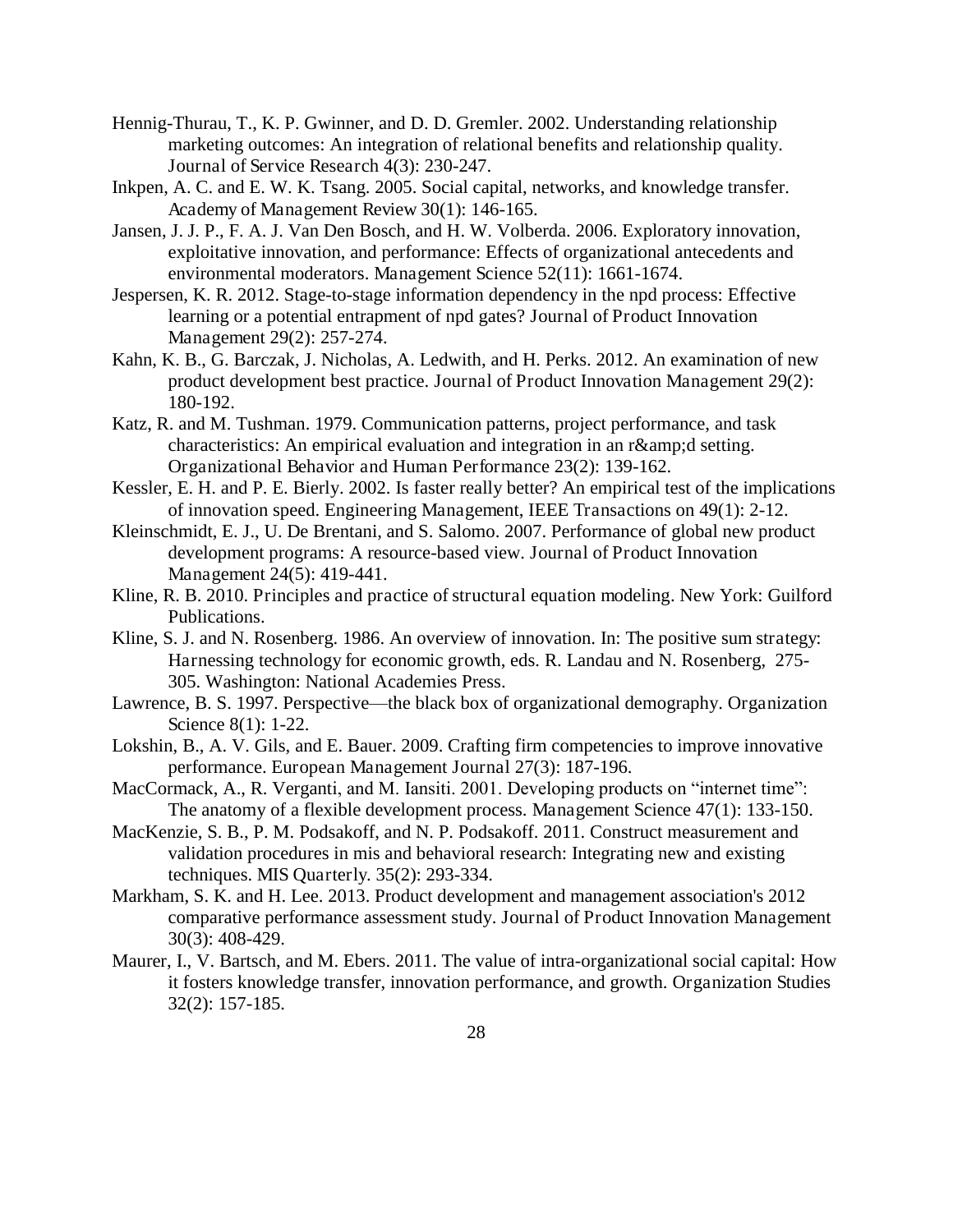Mohr, L. B. 1982. Explaining organizational behavior. San Francisco: Jossey-Bass.

- Montes, L. F. J., A. R. Moreno, and V. G. a. Morales. 2005. Influence of support leadership and teamwork cohesion on organizational learning, innovation and performance: An empirical examination. Technovation 25(10): 1159-1172.
- Petersen, K. J., R. B. Handfield, and G. L. Ragatz. 2005. Supplier integration into new product development: Coordinating product, process and supply chain design. Journal of Operations Management 23(3–4): 371-388.
- Podsakoff, P. M. and D. W. Organ. 1986. Self-reports in organizational research: Problems and prospects. Journal of Management 12(4): 531-544.
- Preacher, K. and A. Hayes. 2008. Asymptotic and resampling strategies for assessing and comparing indirect effects in multiple mediator models. Behavior Research Methods 40(3): 879-891.
- Rosenthal, S. R. 1992. Effective product design and development: How to cut lead time and increase customer satisfaction. Homewood: Business One Irwin.
- Salomo, S., J. Weise, and H. G. Gemünden. 2007. NPD planning activities and innovation performance: The mediating role of process management and the moderating effect of product innovativeness. Journal of Product Innovation Management 24(4): 285-302.
- Sethi, R. and Z. Iqbal. 2008. Stage-gate controls, learning failure, and adverse effect on novel new products. Journal of Marketing 72(1): 118-134.
- Sethi, R., D. C. Smith, and C. W. Park. 2001. Cross-functional product development teams, creativity, and the innovativeness of new consumer products. Journal of Marketing Research 38(1): 73-85.
- Sheremata, W. A. 2000. Centrifugal and centripetal forces in radical new product development under time pressure. Academy of Management Review 25(2): 389-408.
- Sherman, D. J., D. Berkowitz, and W. E. Souder. 2005. New product development performance and the interaction of cross-functional integration and knowledge management. Journal of Product Innovation Management 22(5): 399-411.
- Song, M. and C. A. Di Benedetto. 2008. Supplier's involvement and success of radical new product development in new ventures. Journal of Operations Management 26(1): 1-22.
- Song, M. and M. Swink. 2002. Marketing-manufacturing joint involvement across stages of new product development: Effects on the success of radical vs. Incremental innovations. Academy of Management Proceedings 2002(1): B1-B6.
- Song, M. and J. Thieme. 2009. The role of suppliers in market intelligence gathering for radical and incremental innovation\*. Journal of Product Innovation Management 26(1): 43-57.
- Stalk, G. and T. M. Hout. 1990. Competing against time: How time-based competition is reshaping global markets: Free Press.
- Subramaniam, M. and M. A. Youndt. 2005. The influence of intellectual capital on the types of innovative capabilities. Academy of Management Journal 48(3): 450-463.
- Tatikonda, M. V. and M. M. Montoya-Weiss. 2001. Integrating operations and marketing perspectives of product innovation: The influence of organizational process factors and capabilities on development performance. Management Science 47(1): 151-172.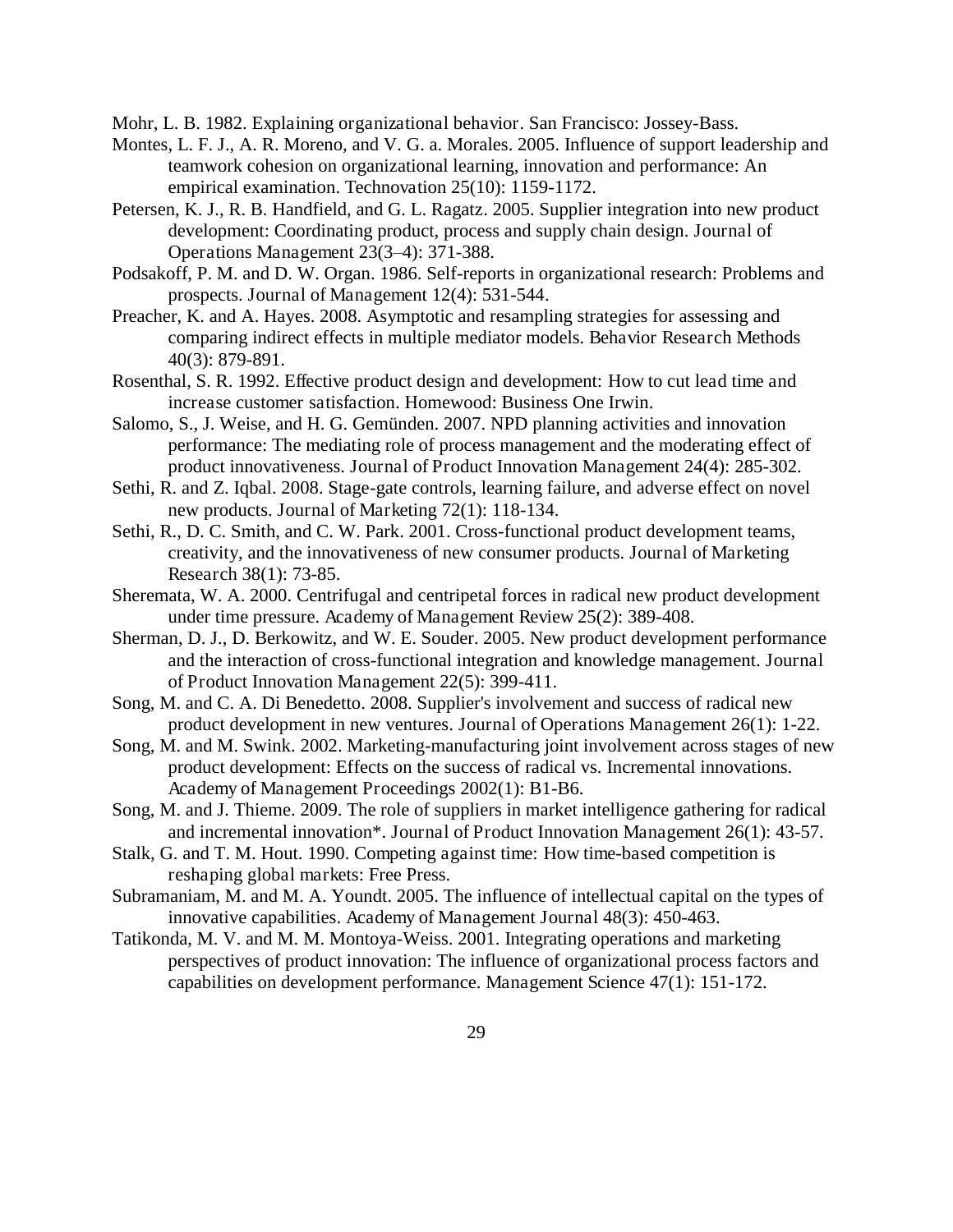- Tatikonda, M. V. and S. R. Rosenthal. 2000. Successful execution of product development projects: Balancing firmness and flexibility in the innovation process. Journal of Operations Management 18(4): 401-425.
- Vandenberg, R. J. 2002. Toward a further understanding of and improvement in measurement invariance methods and procedures. Organizational Research Methods 5(2): 139-158.
- Veryzer, R. W. 1998. Discontinuous innovation and the new product development process. Journal of Product Innovation Management 15(4): 304-321.
- Wong, A. and A. Sohal. 2002. An examination of the relationship between trust, commitment and relationship quality. International Journal of Retail & Distribution Management 30(1): 34-50.

|                                                                                      | $\mu$                                                                                                                                                                                                               |  |  |  |  |
|--------------------------------------------------------------------------------------|---------------------------------------------------------------------------------------------------------------------------------------------------------------------------------------------------------------------|--|--|--|--|
| Construct                                                                            | <b>Item</b>                                                                                                                                                                                                         |  |  |  |  |
|                                                                                      | Degree of Internal Relationship Quality (DIRQ): Think about product development personnel associated                                                                                                                |  |  |  |  |
| with your Business Unit. Describe the relationships between co-workers within teams. |                                                                                                                                                                                                                     |  |  |  |  |
| DIRQ1                                                                                | They have a bond with each other.                                                                                                                                                                                   |  |  |  |  |
| DIRQ <sub>2</sub>                                                                    | They are satisfied with each other.                                                                                                                                                                                 |  |  |  |  |
| DIRQ3                                                                                | They trust each other.                                                                                                                                                                                              |  |  |  |  |
| DIRQ4                                                                                | They like each other.                                                                                                                                                                                               |  |  |  |  |
| DIRQ5                                                                                | They work harmoniously together.                                                                                                                                                                                    |  |  |  |  |
|                                                                                      | Degree of External Relationship Quality (DERQ): Think about product development personnel associated<br>with your Business Unit. Describe the relationships with your people and people in other firms.             |  |  |  |  |
| DERQ1                                                                                | They have a bond with each other.                                                                                                                                                                                   |  |  |  |  |
| DERQ <sub>2</sub>                                                                    | They are satisfied with each other.                                                                                                                                                                                 |  |  |  |  |
| DERQ3                                                                                | They trust each other.                                                                                                                                                                                              |  |  |  |  |
| DERQ4                                                                                | They like each other.                                                                                                                                                                                               |  |  |  |  |
| DERQ5                                                                                | They work harmoniously together.                                                                                                                                                                                    |  |  |  |  |
|                                                                                      | Process Flexibility (PF): Which of the following are part of your formally documented process?                                                                                                                      |  |  |  |  |
| PF1                                                                                  | We are prepared to skip stages or combine gates based on carefully selected criteria.                                                                                                                               |  |  |  |  |
| PF <sub>2</sub>                                                                      | We have overlapping gates based on carefully selected criteria.                                                                                                                                                     |  |  |  |  |
| PF3                                                                                  | In addition to go/ no go decisions at gates, we have conditional decisions for which the<br>conditions are specifically stated.                                                                                     |  |  |  |  |
|                                                                                      | Project Execution Success (PES): Based upon your Business Unit's definition of a successful new product,<br>about what % of all new products introduced into the market during the last five years were successful? |  |  |  |  |
| PES1                                                                                 | % on time                                                                                                                                                                                                           |  |  |  |  |
| PES <sub>2</sub>                                                                     | % on budget                                                                                                                                                                                                         |  |  |  |  |
| PES <sub>3</sub>                                                                     | % met technical objectives                                                                                                                                                                                          |  |  |  |  |
|                                                                                      | Market Performance (FP): What percentage of products would you estimate were successful in terms of                                                                                                                 |  |  |  |  |

#### **Appendix A - Survey**

their profitability to the Business Unit?

MP1 % met market objectives

MP2 % successful